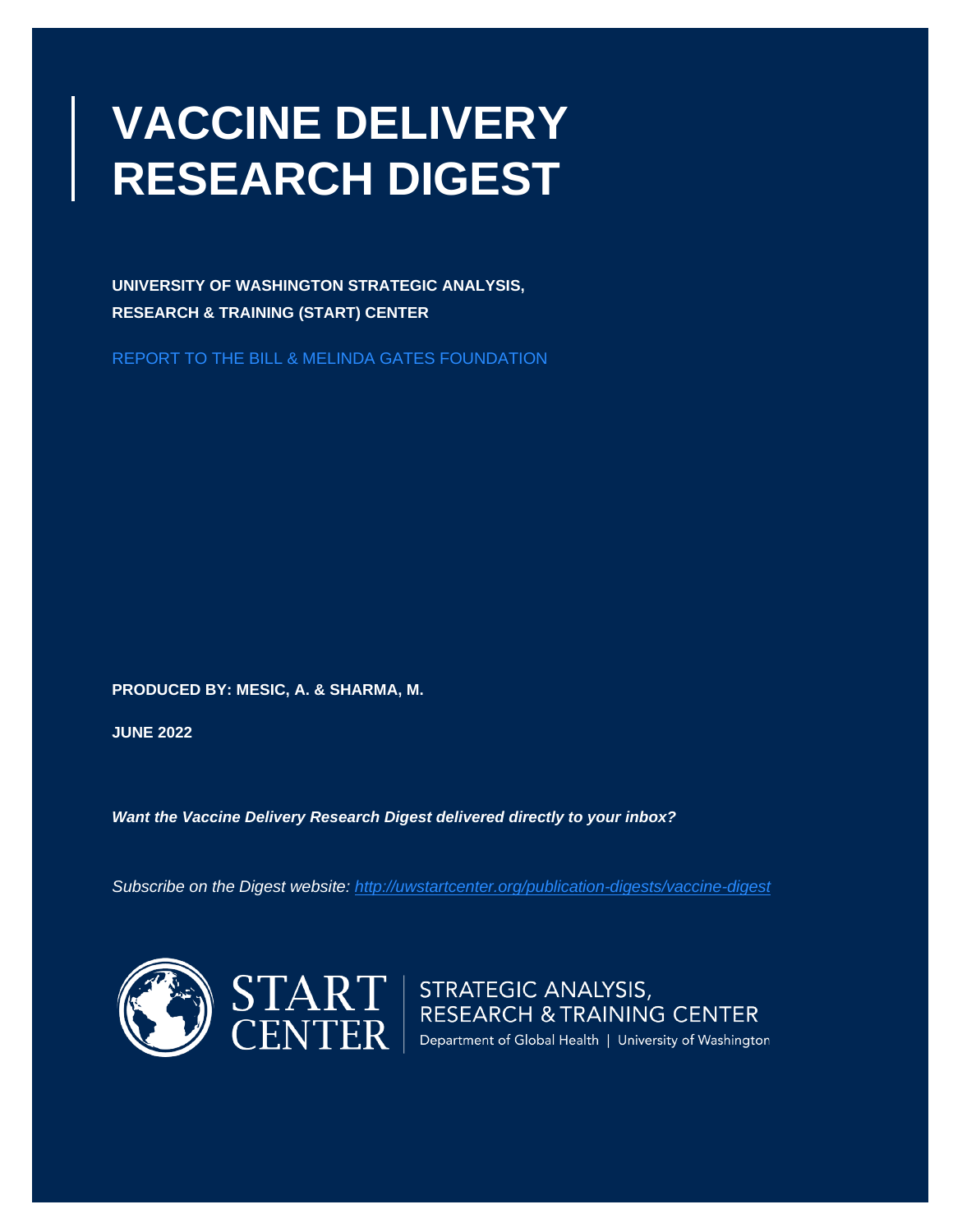# List of Articles

- 1 Ethnic disparities in immunisation: analyses of zero-dose prevalence in 64 countries. [{Abstract & START Commentary}](#page-3-0) [{Full Article}](http://doi.org/10.1136/bmjgh-2022-008833)
	- A study assessing the in-country ethnic disparities across 64 low- and middle-income countries.
- 2 Setting-up an Ebola vaccine trial in a remote area of the Democratic Republic of the Congo: Challenges, mitigations, and lessons learned. [{Abstract & START Commentary}](#page-4-0) [{Full Article}](http://doi.org/10.1016/j.vaccine.2022.04.094)
	- A study describing the set up and implementation of a vaccine trial in a low resource setting.
- 3 Challenges and lessons learned during the planning and early implementation of the RTS,S/AS01E malaria vaccine in three regions of Ghana: a qualitative study. [{Abstract & START Commentary}](#page-6-0) [{Full Article}](http://doi.org/10.1186/s12936-022-04168-9)
	- A qualitative case study examining the first implementation of the RTS,  $S/AS01<sub>E</sub>$  malaria vaccine in Ghana.
- 4 Conducting public health surveillance in areas of armed conflict and restricted population access: a qualitative case study of polio surveillance in conflict-affected areas of Borno State, Nigeria.

[{Abstract & START Commentary}](#page-8-0) [{Full Article}](http://doi.org/10.1186/s13031-022-00452-2)

- A qualitative case study assessing the challenges of conducting polio surveillance during armed conflict.
- 5 It Takes Two to Tango: Combining Conventional Culture With Molecular Diagnostics Enhances Accuracy of *Streptococcus pneumoniae* Detection and Pneumococcal Serogroup/Serotype Determination in Carriage.

[{Abstract & START Commentary}](#page-10-0) [{Full Article}](http://doi.org/10.3389/fmicb.2022.859736)

- A study proposing a procedure to increase the accuracy of molecular detection of pneumococci.
- 6 Public Health Actions to Control Measles Among Afghan Evacuees During Operation Allies Welcome - United States, September-November 2021.

[{Abstract & START Commentary}](#page-12-0) [{Full Article}](http://doi.org/10.15585/mmwr.mm7117a2)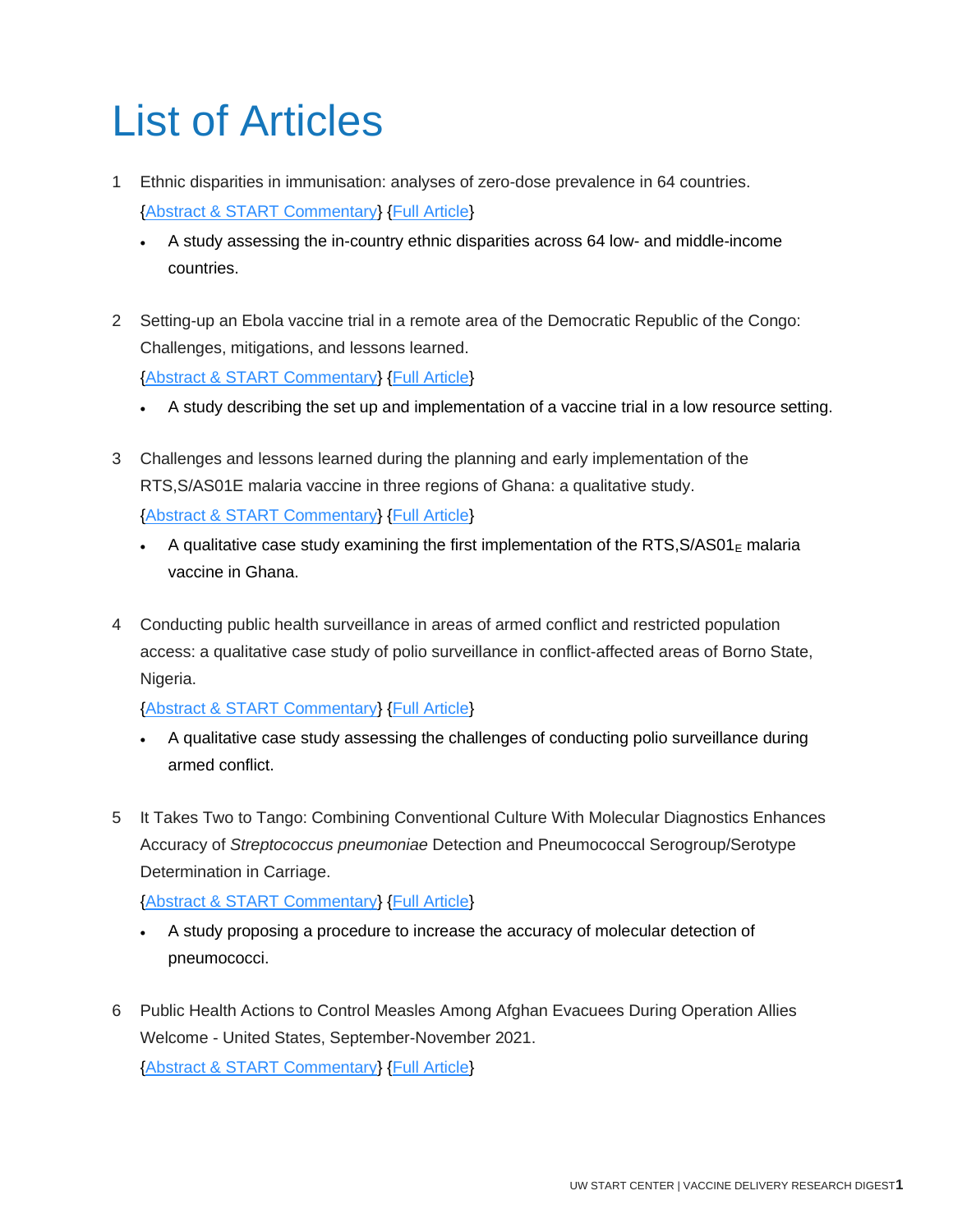- A study describing describe the public health actions taken to control measles among Afghan evacuees in August to September 2021.
- 7 Factors Affecting Human Papillomavirus Vaccination in Men: Systematic Review. [{Abstract & START Commentary}](#page-14-0) [{Full Article}](http://doi.org/10.2196/34070)
	- A systematic review identifying factors affecting HPV vaccination among men.
- 8 Health effects of utilising hospital contacts to provide measles vaccination to children 9-59 months-a randomised controlled trial in Guinea-Bissau.

[{Abstract & START Commentary}](#page-16-0) [{Full Article}](http://doi.org/10.1186/s13063-022-06291-z)

- A randomized controlled trial protocol describing the methods for a study randomizing children to receive measles vaccine at the time of discharge from a hospital.
- 9 Estimating the effect of vaccination on antimicrobial-resistant typhoid fever in 73 countries supported by Gavi: a mathematical modelling study.

[{Abstract & START Commentary}](#page-18-0) [{Full Article}](http://doi.org/10.1016/S1473-3099(21)00627-7)

- A modelling study assessing the impact of vaccination on typhoid fever cases and antimicrobial resistant cases.
- 10 Herd Immunity Effects in Cost-Effectiveness Analyses among Low- and Middle-Income Countries.

[{Abstract & START Commentary}](#page-20-0) [{Full Article}](http://doi.org/10.1007/s40258-021-00711-y)

• A study investigating the impact of including herd immunity in cost-effectiveness evaluations.

Appendix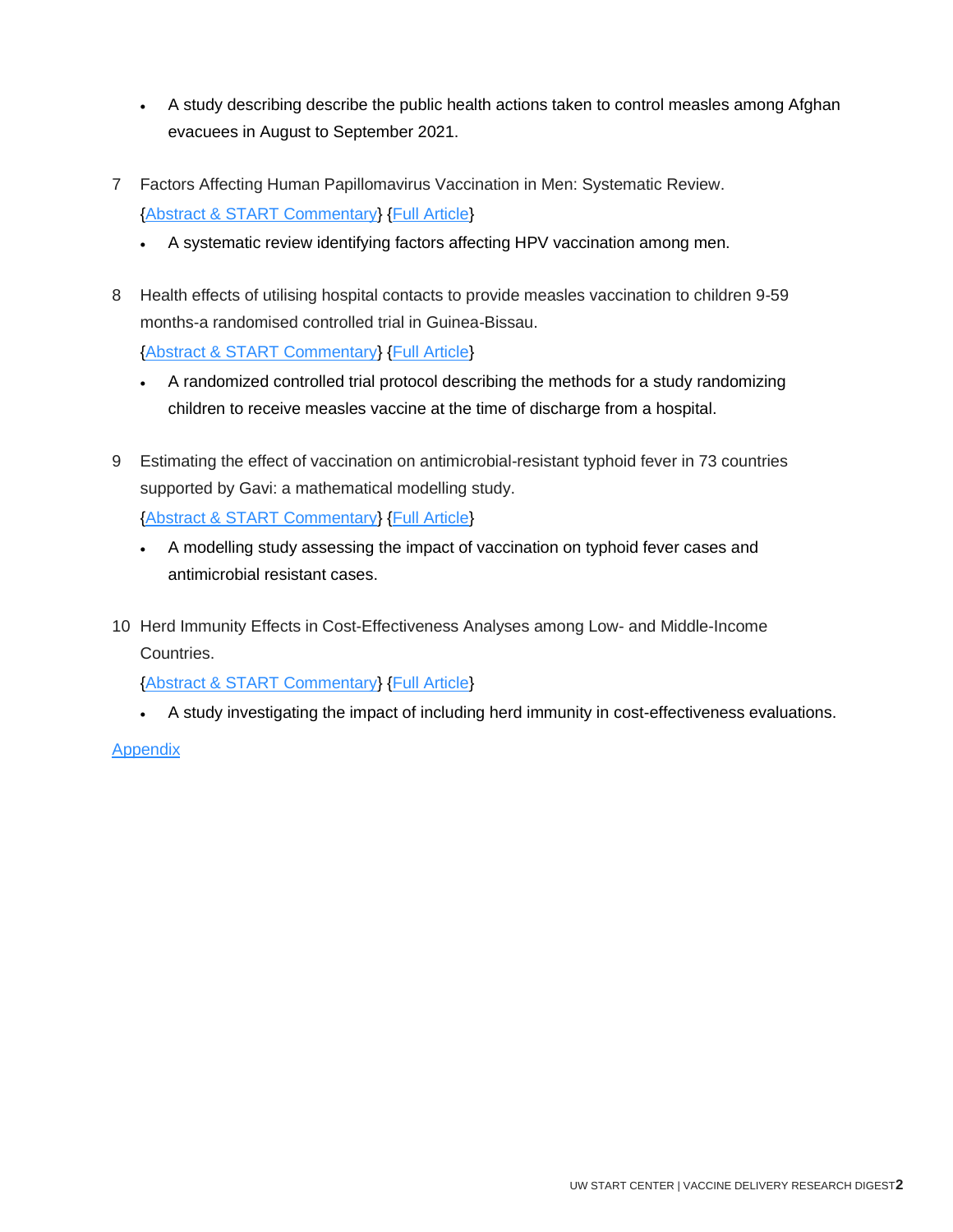## Details of Articles

<span id="page-3-0"></span>**1. [Ethnic disparities in immunisation: analyses of zero-dose prevalence in 64 countries.](http://doi.org/10.1136/bmjgh-2022-008833)** Cata-Preta B, Santos T, Wendt A, Hogan D, Mengistu T, Barros A, et al. *BMJ Glob Health*. 2022 May 19;7(5). PubMed ID: 35577393

#### ABSTRACT

**BACKGROUND:** The Sustainable Development Goals (SDGs) recommend stratification of health indicators by ethnic group, yet there are few studies that have assessed if there are ethnic disparities in childhood immunisation in low-income and middle-income countries (LMICs).

**METHODS:** We identified 64 LMICs with standardised national surveys carried out since 2010, which provided information on ethnicity or a proxy variable and on vaccine coverage; 339 ethnic groups were identified after excluding those with fewer than 50 children in the sample and countries with a single ethnic group. Lack of vaccination with diphtheria-pertussis-tetanus vaccine-a proxy for no access to routine vaccination or 'zero-dose' status-was the outcome of interest. Differences among ethnic groups were assessed using a 2 test for heterogeneity. Additional analyses controlled for household wealth, maternal education and urban-rural residence.

**FINDINGS:** The median gap between the highest and lowest zero-dose prevalence ethnic groups in all countries was equal to 10 percentage points (pp) (IQR 4-22), and the median ratio was 3.3 (IQR 1.8-6.7). In 35 of the 64 countries, there was significant heterogeneity in zero-dose prevalence among the ethnic groups. In most countries, adjustment for wealth, education and residence made little difference to the ethnic gaps, but in four countries (Angola, Benin, Nigeria and Philippines), the high-low ethnic gap decreased by over 15 pp after adjustment. Children belonging to a majority group had 29% lower prevalence of zero-dose compared with the rest of the sample.

**INTERPRETATION:** Statistically significant ethnic disparities in child immunisation were present in over half of the countries studied. Such inequalities have been seldom described in the published literature. Regular analyses of ethnic disparities are essential for monitoring trends, targeting resources and assessing the impact of health interventions to ensure zero-dose children are not left behind in the SDG era.

**WEB:** [10.1136/bmjgh-2022-008833](http://doi.org/10.1136/bmjgh-2022-008833) **IMPACT FACTOR:** 4.280 **CITED HALF-LIFE:** 1.9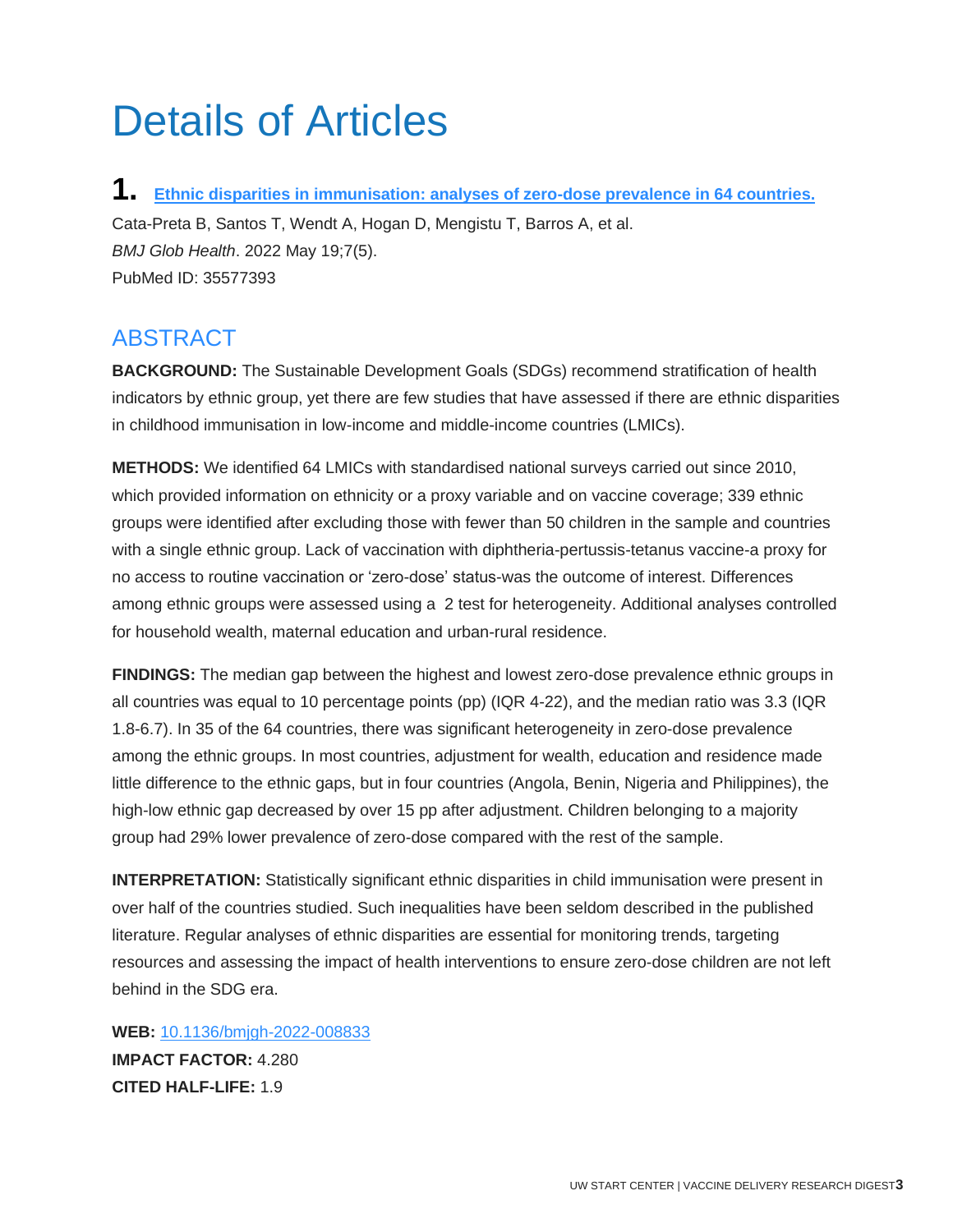## START COMMENTARY

In this study, Cata-Preta *et al.* studied the median gap between the highest and lowest zero-dose prevalence ethnic groups in 64 low- and middle-income countries (LMICs). This study is important, as ethnic disparities are common within countries and such inequity is essential to understand to target immunization efforts. Data for this study was obtained from the survey database of the International Center for Equity in health, which included all publicly available datasets from nationally representative Demographic and Health Surveys (DHS). Overall, 64 countries had information on ethnicity and immunization and were included in the analysis. The immunization indicator was no diphtheria-pertussis-tetanus (DPT) vaccination prevalence. Ethnicity was defined as the selfreported ethnicity in 45 surveys, language spoken at home in 17 surveys, skin color in one survey (Cuba), and caste in one survey (India).

<span id="page-4-0"></span>A total of 64 countries with 339 ethnic groups and 168,846 children were included in the analysis. Within countries, the number of ethnic groups ranged from 2 to 20. In *Table 1* presents the prevalence of no-DTP overall as well as by the largest ethnic group and in the lowest- and highest prevalence ethnic group. Overall, the median difference between the highest and lowest group was 10 percentage points (PP) (interquartile range [IQR]: 4-22); 35 countries had statistically significant ethnic differences. A strength of this analysis is that the authors considered the impact of other variables known to affect immunization coverage (i.e., wealth, education, urbanicity). Adjusting for household wealth, maternal education, or urban-rural differences did not affect the no-DTP prevalence gap in most countries. About 26 studies remained significant in adjusted analyses. Cata-Preta *et al.* also assessed trends in Gavi eligible countries (40 of the included 64) and found that 72.5% had significant ethnic gaps in no-DTP prevalence. This study demonstrates substantial variability in zero-doses of DTP across ethnic groups, underscoring the need for additional studies to understand unequal access to immunization and additional targeted immunization implementation efforts to reach each child, regardless of ethnicity.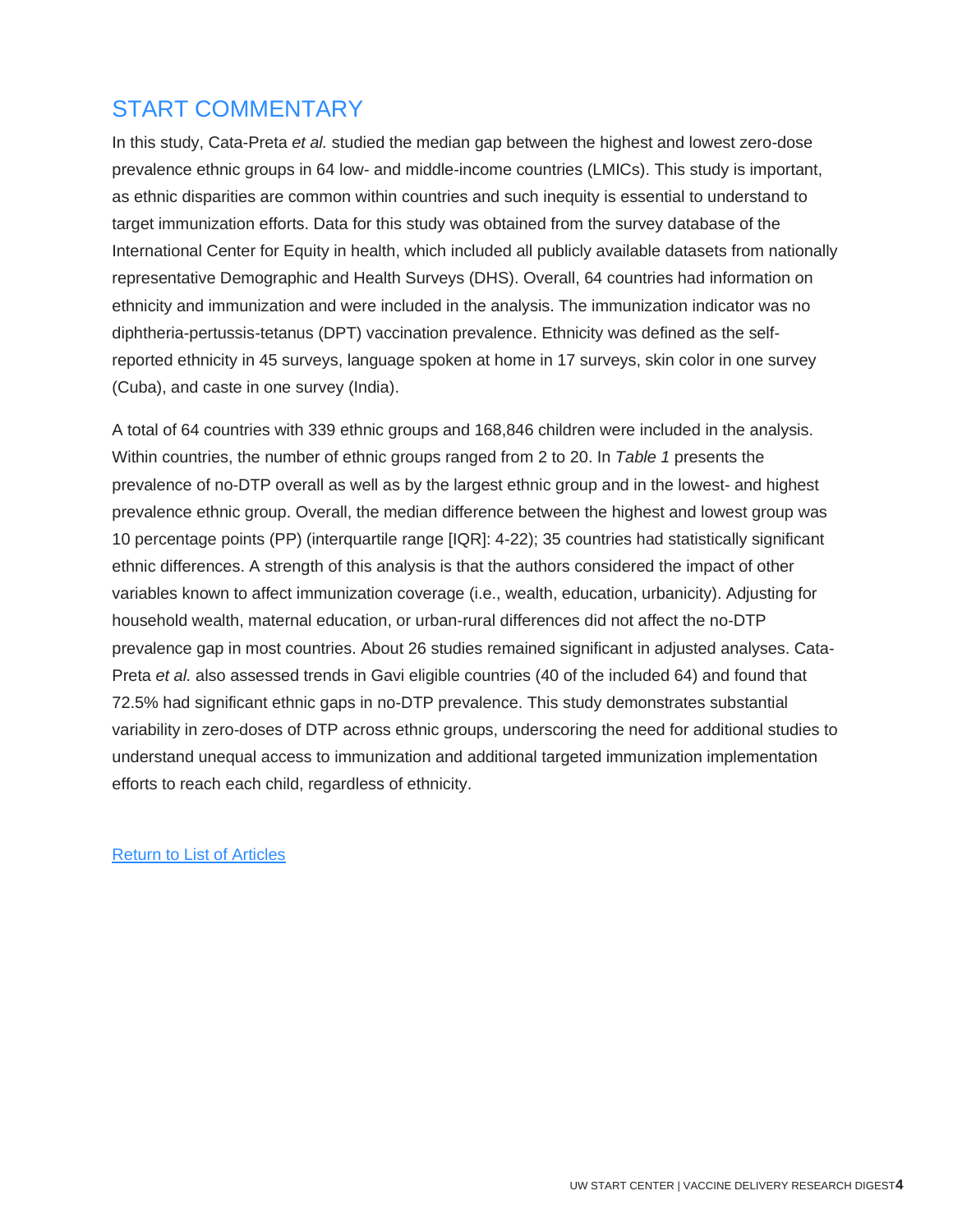#### **2. [Setting-up an Ebola vaccine trial in a remote area of the Democratic Republic of the](http://doi.org/10.1016/j.vaccine.2022.04.094)  [Congo: Challenges, mitigations, and lessons learned.](http://doi.org/10.1016/j.vaccine.2022.04.094)**

Zola Matuvanga T, Larivi re Y, Lemey G, De Bie J, Milolo S, Meta R, et al. *Vaccine*. 2022 May 26;40(25):3470-3480. PubMed ID: 35550847

## **ABSTRACT**

Since the largest Ebola outbreak in West Africa (2013-2016) highlighted the potential threat of the Ebola virus to the world, several vaccines have been under development by different pharmaceutical companies. To obtain vaccine licensure, vaccine trials assessing the safety, immunogenicity and efficacy of new vaccines among different populations (e.g. different in age, gender, race, and ethnicity) play a crucial role. However, while this deadly disease mainly affects Central and West Africa, clinical trial regulations are becoming increasingly complex and consequently more expensive, influencing the affected low- and middle-income countries (LMICs) in performing high quality clinical trials. Consequently, the completion of such trials in LMICs takes more time and vaccines and drugs take longer to be licensed. To overcome some of the obstacles faced, the EBOVAC3 consortium, funded by the European Union's Innovative Medicines Initiative and the Coalition for Epidemic Preparedness Innovations, enabled high quality vaccine trials in Central and West Africa through extensive North-South collaborations. In this article, the encountered challenges, mitigations, recommendations and lessons learned from setting-up an Ebola vaccine trial in a remote area of the Democratic Republic of Congo are presented. These challenges are grouped into eight categories: (1) Regulatory, political and ethical, (2) Trial documents, (3) International collaborations, (4) Local trial staff, (5) Community engagement and sensitization, (6) Logistics, (7) Remoteness and climate conditions, (8) Financial. By sharing the encountered challenges, implemented mitigations and lessons learned for each of these categories, we hope to prepare and inform other researchers aspiring a well-functioning clinical trial unit in similar remote settings in LMICs. ClinicalTrials.gov identifier: NCT04186000.

#### **WEB:** [10.1016/j.vaccine.2022.04.094](http://doi.org/10.1016/j.vaccine.2022.04.094)

**IMPACT FACTOR:** 3.143 **CITED HALF-LIFE:** 7.3

#### START COMMENTARY

In this paper, Matuvanga *et al.* describe the challenges, mitigations, recommendations, and lessons learned from setting up an Ebola vaccine trial in a remote area of the Democratic Republic of Congo (DRC). This article makes an important contribution, as it can shed light on important considerations for other researchers aiming to set up well-functioning clinical trial units in remote settings in sub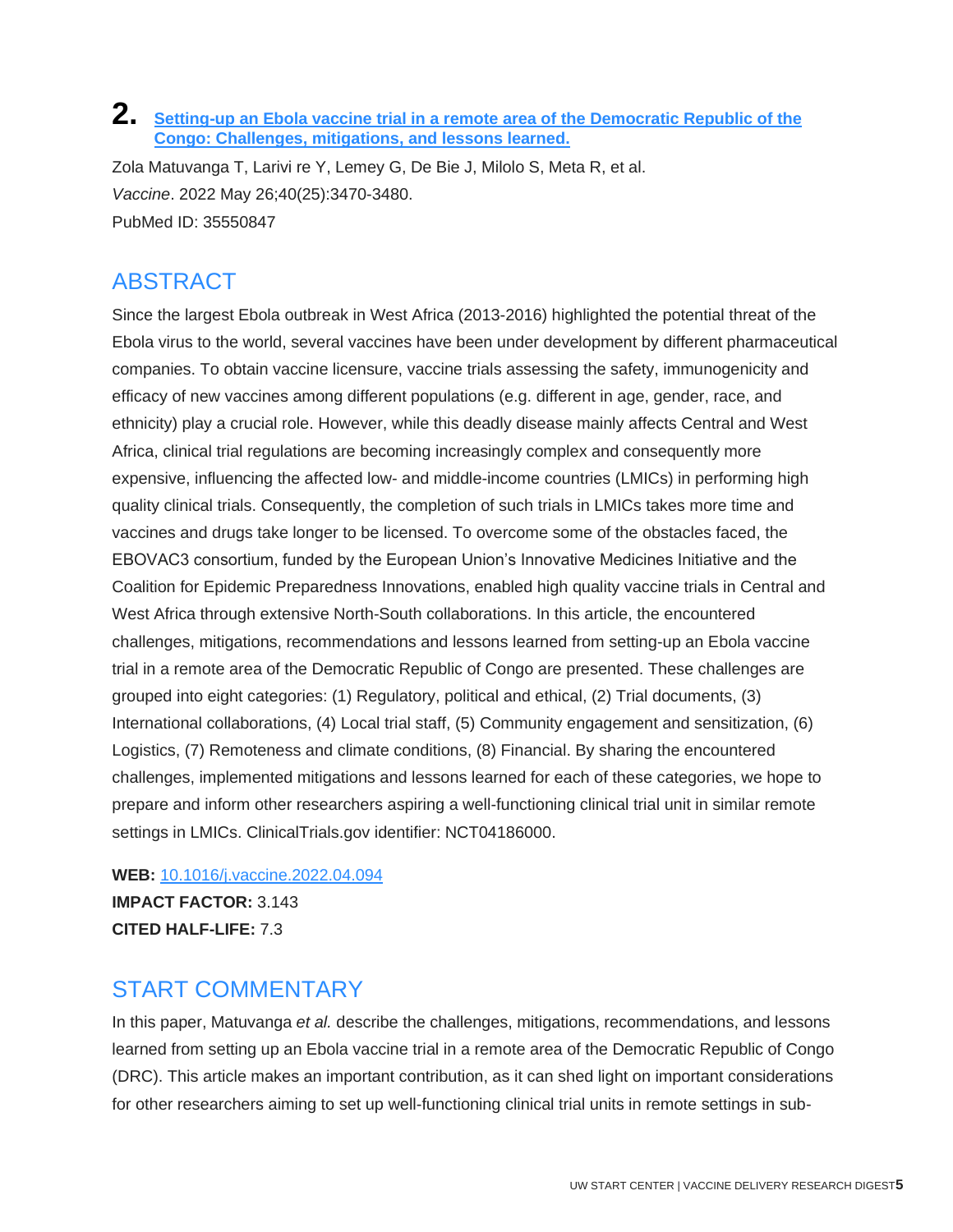Saharan Africa. This is critically important, as most clinical trials take place in high income settings, despite the high morbidity and mortality associated with many conditions that are being studied in these areas. For example, of clinical trials targeting Ebola, about 48% are in Africa and 10% are in DRC, despite nearly all cases historically being in these areas.

<span id="page-6-0"></span>*Table 1* presents challenges encountered by the researchers while setting up the trial, how challenges were mitigated, and lessons learned. Challenges were grouped into seven categories: 1) regulatory, political, and ethical; 2) trial documents; 3) international collaborations; 4) local trial staff; 5) community engagement and sensitization; 6) logistics; and 7) remoteness and climate conditions. One example in the first category was the regulatory capacity of the national regulatory authority and ethics committee being impacted by limited resources (e.g., human capacity, communication). This challenge was mitigated by good contacts with a focal person at the central level to ensure timely follow-up and approval. An important lesson learned was that regular contact and good relations are critical to obtaining clear guidance from authorities. An example of logistical challenges included a lack of electricity, water, internet, cold-chain, well-appointed laboratories, and healthcare infrastructure. These were mitigated by investments and upgrades in infrastructure (e.g., solar panels, borehole, study pharmacy). Some important lessons learned regarding logistics included to foresee enough time to make a new site operational, invest in durable and sustainable material, and to assess needs of the site to select the best options for upgrades. Several challenges, mitigations, and lessons learned are presented, which are highly relevant for other LMICs facing similar issues related to a lack of adequate infrastructure, research experience, and regulatory capacity.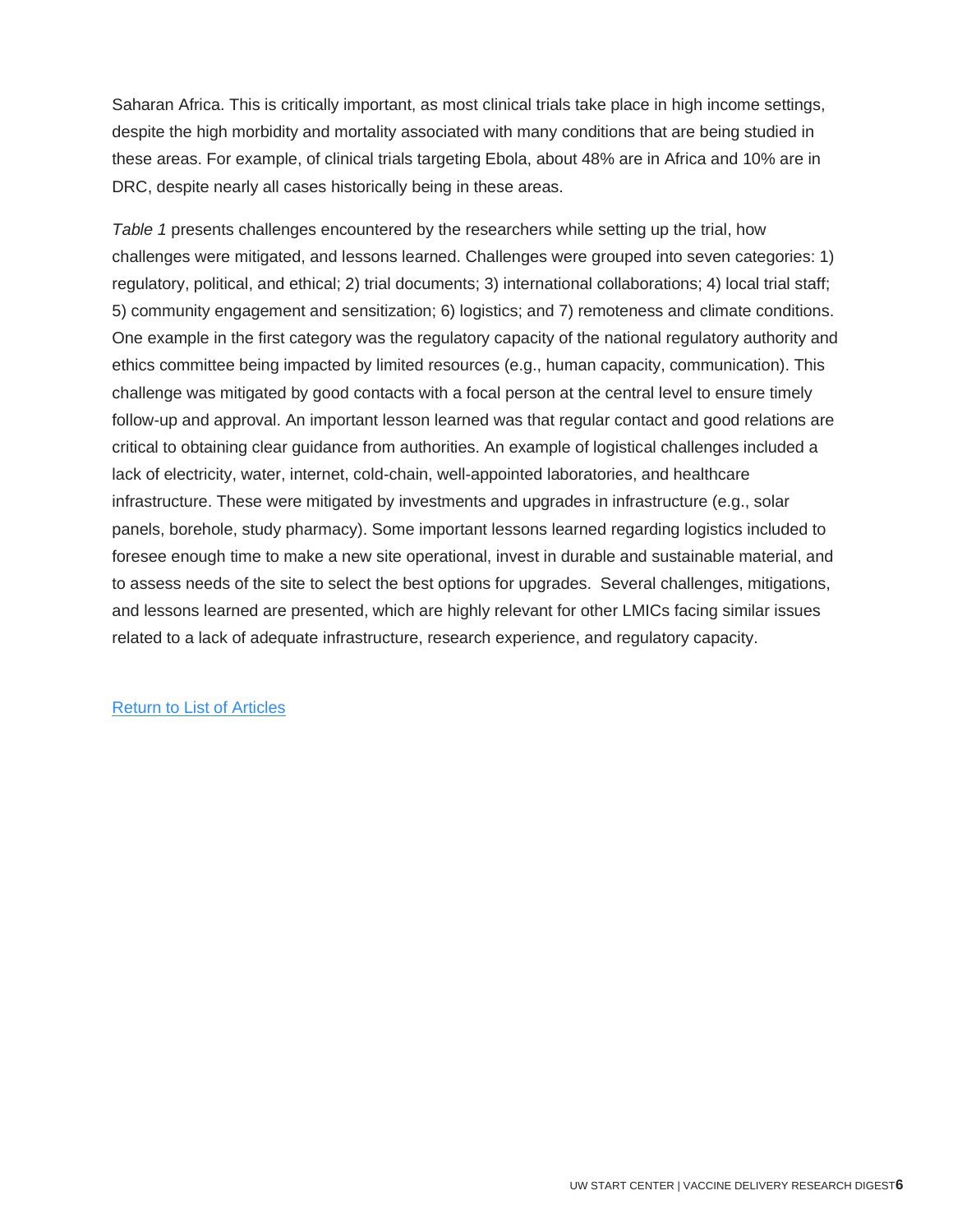#### **3. [Challenges and lessons learned during the planning and early implementation of the](http://doi.org/10.1186/s12936-022-04168-9)  [RTS,S/AS01E malaria vaccine in three regions of Ghana: a qualitative study.](http://doi.org/10.1186/s12936-022-04168-9)**

Grant J, Gyan T, Agbokey F, Webster J, Greenwood B, Asante K. *Malar J*. 2022 May 19;21(1):147. PubMed ID: 35550113

## **ABSTRACT**

**BACKGROUND:** In 2019, the RTS, S/AS01E malaria vaccine was introduced on a pilot basis in six regions of Ghana by the Ministry of Health/Ghana Health Service as part of the WHO-coordinated Malaria Vaccine Implementation Programme (MVIP). This is the first time a malaria vaccination programme has been implemented in any country. This paper describes the challenges faced, and lessons learned, during the planning and early implementation of the RTS,S/AS01E vaccine in three out of the six regions that implemented the programme in Ghana.

**METHODS:** Twenty-one in-depth interviews were conducted with regional and district health service managers and frontline health workers three months after the start of MVIP in May 2019. Data were coded using NVivo software version 12 and a coding framework was developed to support thematic analysis to identify the challenges and lessons learned during the RTS,S/AS01E implementation pilot, which were also categorized into the Consolidated Framework for Implementation Research (CFIR).

**RESULTS:** Participants reported challenges related to the characteristics of the intervention, such as issues with the vaccine schedule and eligibility criteria, and challenges related to how it was implemented as a pilot programme. Additionally, major challenges were faced due to the spread of rumours leading to vaccine refusals; thus, the outer setting of the CFIR was adapted to accommodate rumours within the community context. Health service managers and frontline health workers also experienced challenges with the process of implementing RTS,S/AS01E, including inadequate sensitization and training, as well as issues with the timeline. They also experienced challenges associated with the features of the systems within which the vaccine was being implemented, including inadequate resources for cold-chain at the health facility level and transportation at the district and health facility levels. This study identified the need for a longer, more intensive and sustained delivery of contextually-appropriate sensitization prior to implementation of a programme such as MVIP.

**CONCLUSIONS:** This study identified 12 main challenges and lessons learned by health service managers and health workers during the planning and early implementation phases of the RTS,S/AS01E pilot introduction in Ghana. These findings are highly relevant to the likely scale-up of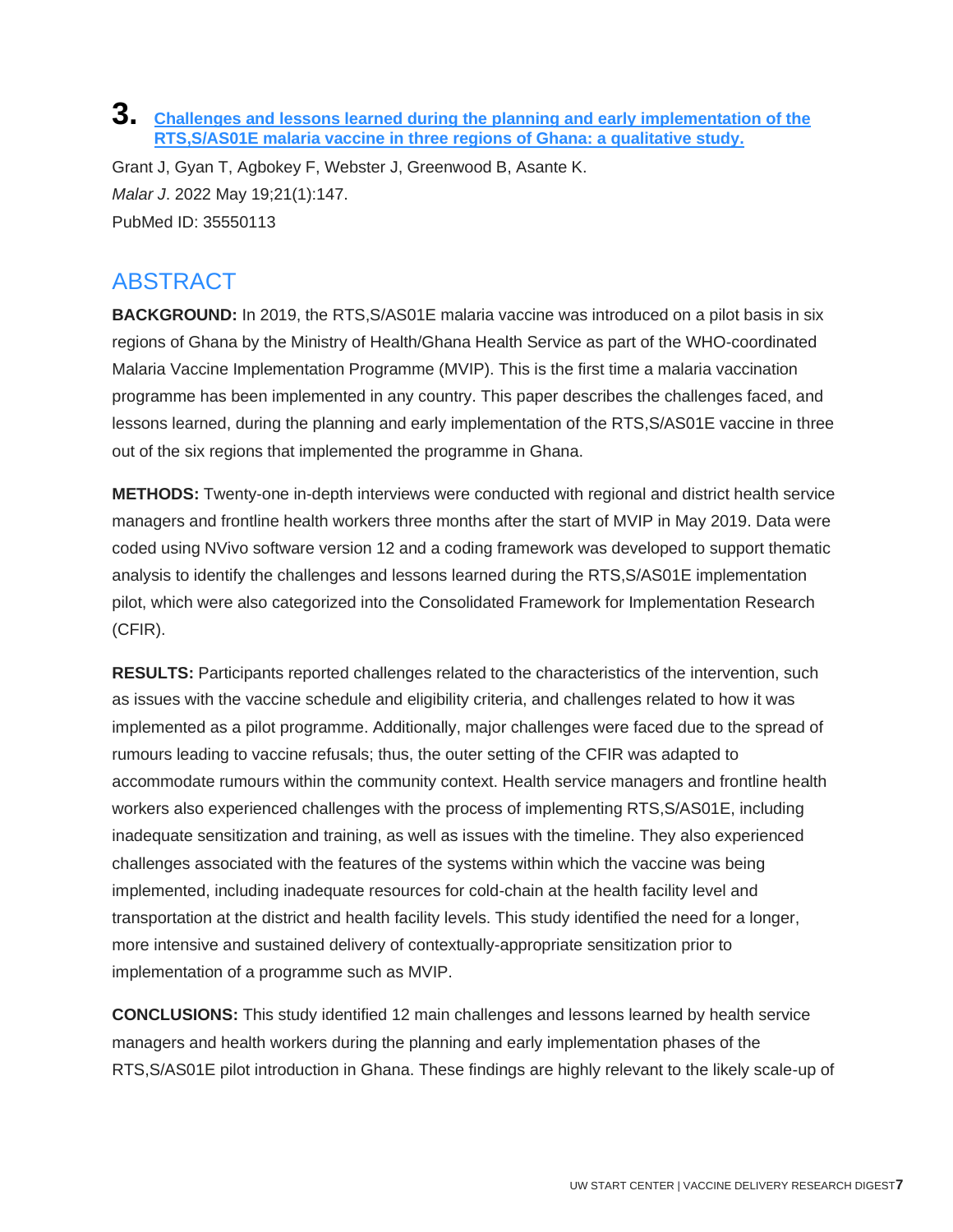RTS,S/AS01E within Ghana and possible implementation in other African countries, as well as to other future introductions of novel vaccines.

**WEB:** [10.1186/s12936-022-04168-9](http://doi.org/10.1186/s12936-022-04168-9) **IMPACT FACTOR:** 2.631 **CITED HALF-LIFE:** 5.6

#### START COMMENTARY

In this qualitative case study, Grant *et al.* describe the implementation of RTS, S/AS01<sub>E</sub> malaria vaccine. This study is important as it is the first time that a malaria vaccination has been implemented in any country, providing important insights on challenges and lessons learned. This study was conducted in three regions of Ghana (Bono, Bono East and Ahafo) of the six where the pilot program was conducted. The study recruited health workers at the regional, district, and community levels three months after vaccine administration began. To guide data analysis and reporting, authors used the Consolidated Framework for Implementation research (CFIR), a widely used framework for systematically assessing implementation factors.

<span id="page-8-0"></span>Grant *et al.* conducted 21 in-depth interviews with regional and district level health service managers and frontline health workers across the study area (additional details in *Table 1*). Challenges and lessons learned fit into four CFIR domains and eight of the constructs, which are presented in detail in *Table 2* and in *Figure 1.* For intervention characteristics, a few domains were listed as major challenges, including the vaccine schedule (particularly the  $4<sup>th</sup>$  dose). Health workers stated that the 15-month gap between the  $3<sup>rd</sup>$  and  $4<sup>th</sup>$  doses was too long, and caregivers would not remember to return for that dose, indicating a need for greater efforts to increase 4<sup>th</sup> dose coverage. Relatedly, health workers stated that the strict age eligibility criteria (i.e., the exclusion of children over 6 months) was a challenge. Within inner setting, workers described issues with limited resources, communication (i.e., a lack of communication and experience-sharing in implementation areas), the implementation process (e.g., sensitization, timeline, training). For example, participants stated that the period for sensitization was not long or well-funded enough to provide all the information needed for communities. Within characteristics of individuals and outer setting, the constructs of self-efficacy among community health workers and rumours arose. The majority of health workers stated that some caregivers refused the vaccine due to rumours on social media, such as that the vaccine had not been approved by WHO or the Food and Drug Administration (FDA). This was seen as a challenge unique to the  $RTS$ , $S/AS01<sub>E</sub>$  malaria vaccine as it was not observed for other vaccines. This study provides insight on the implementation challenges and lessons which can be applied to future efforts to roll out RTS,  $S/AS01<sub>E</sub>$ .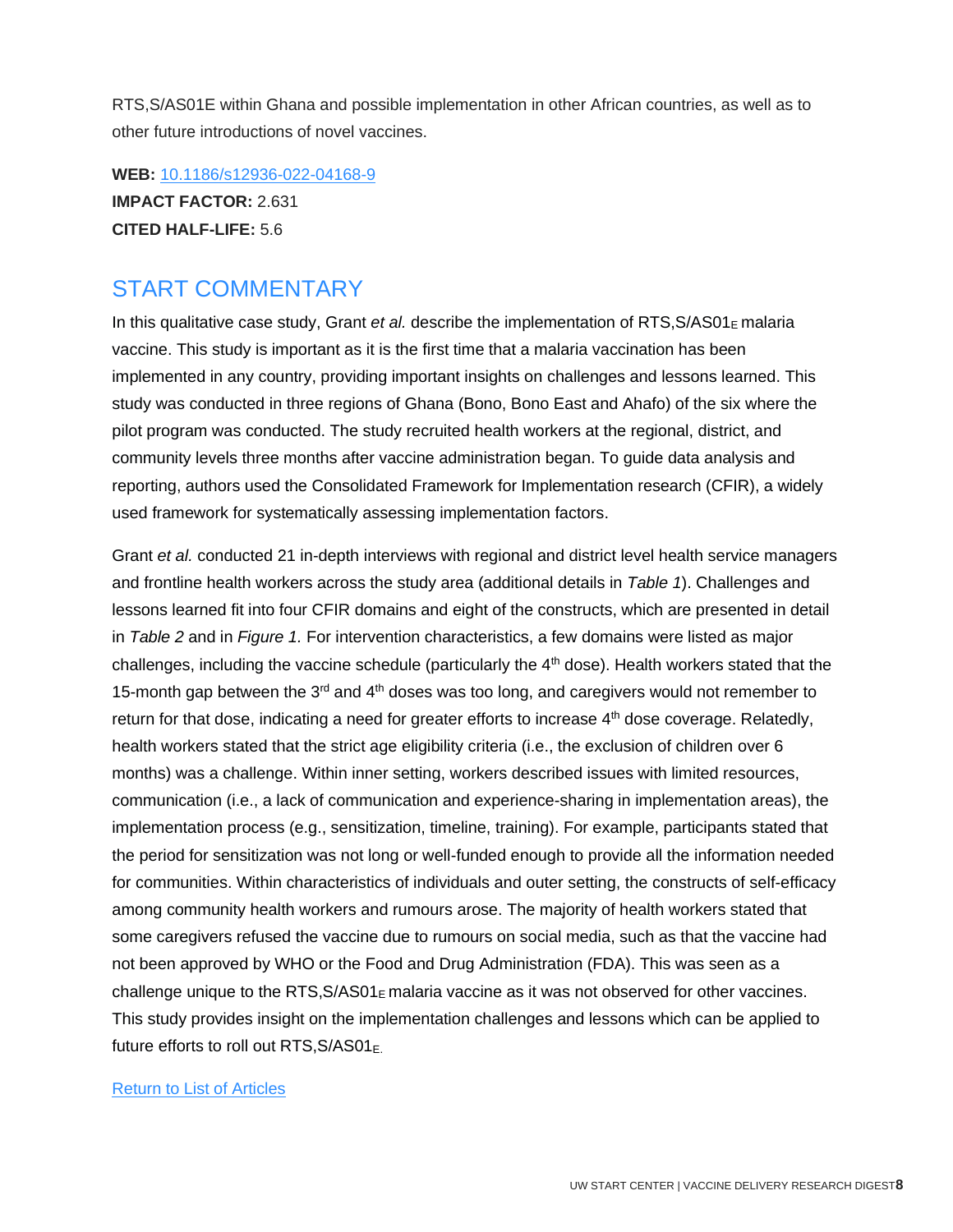#### **4. [Conducting public health surveillance in areas of armed conflict and restricted](http://doi.org/10.1186/s13031-022-00452-2)  [population access: a qualitative case study of polio surveillance in conflict-affected](http://doi.org/10.1186/s13031-022-00452-2)  [areas of Borno State, Nigeria.](http://doi.org/10.1186/s13031-022-00452-2)**

Wiesen E, Dankoli R, Musa M, Higgins J, Forbi J, Idris J, et al. *Confl Health*. 2022 May 10;16(1):20. PubMed ID: 35526017

## ABSTRACT

This study examined the impact of armed conflict on public health surveillance systems, the limitations of traditional surveillance in this context, and innovative strategies to overcome these limitations. A qualitative case study was conducted to examine the factors affecting the functioning of poliovirus surveillance in conflict-affected areas of Borno state, Nigeria using semi-structured interviews of a purposeful sample of participants. The main inhibitors of surveillance were inaccessibility, the destroyed health infrastructure, and the destroyed communication network. These three challenges created a situation in which the traditional polio surveillance system could not function. Three strategies to overcome these challenges were viewed by respondents as the most impactful. First, local community informants were recruited to conduct surveillance for acute flaccid paralysis in children in the inaccessible areas. Second, the informants engaged in local-level negotiation with the insurgency groups to bring children with paralysis to accessible areas for investigation and sample collection. Third, GIS technology was used to track the places reached for surveillance and vaccination and to estimate the size and location of the inaccessible population. A modified monitoring system tracked tailored indicators including the number of places reached for surveillance and the number of acute flaccid paralysis cases detected and investigated, and utilized GIS technology to map the reach of the program. The surveillance strategies used in Borno were successful in increasing surveillance sensitivity in an area of protracted conflict and inaccessibility. This approach and some of the specific strategies may be useful in other areas of armed conflict.

**WEB:** [10.1186/s13031-022-00452-2](http://doi.org/10.1186/s13031-022-00452-2)

**IMPACT FACTOR:** 2.723 **CITED HALF-LIFE:** 4.7

## START COMMENTARY

In this qualitative paper, Wiesen *et al.* evaluate the impact of armed conflict on surveillance systems in Borno State, Nigeria with polio as a case study. This study is important as it provides insight to the limitations of traditional surveillance systems, and strategies to address these limitations, which can be useful in other areas of armed conflict and other diseases. Wiesen *et al.* conducted this case study in inaccessible areas (defined as areas where civilians were unable to move in and out due to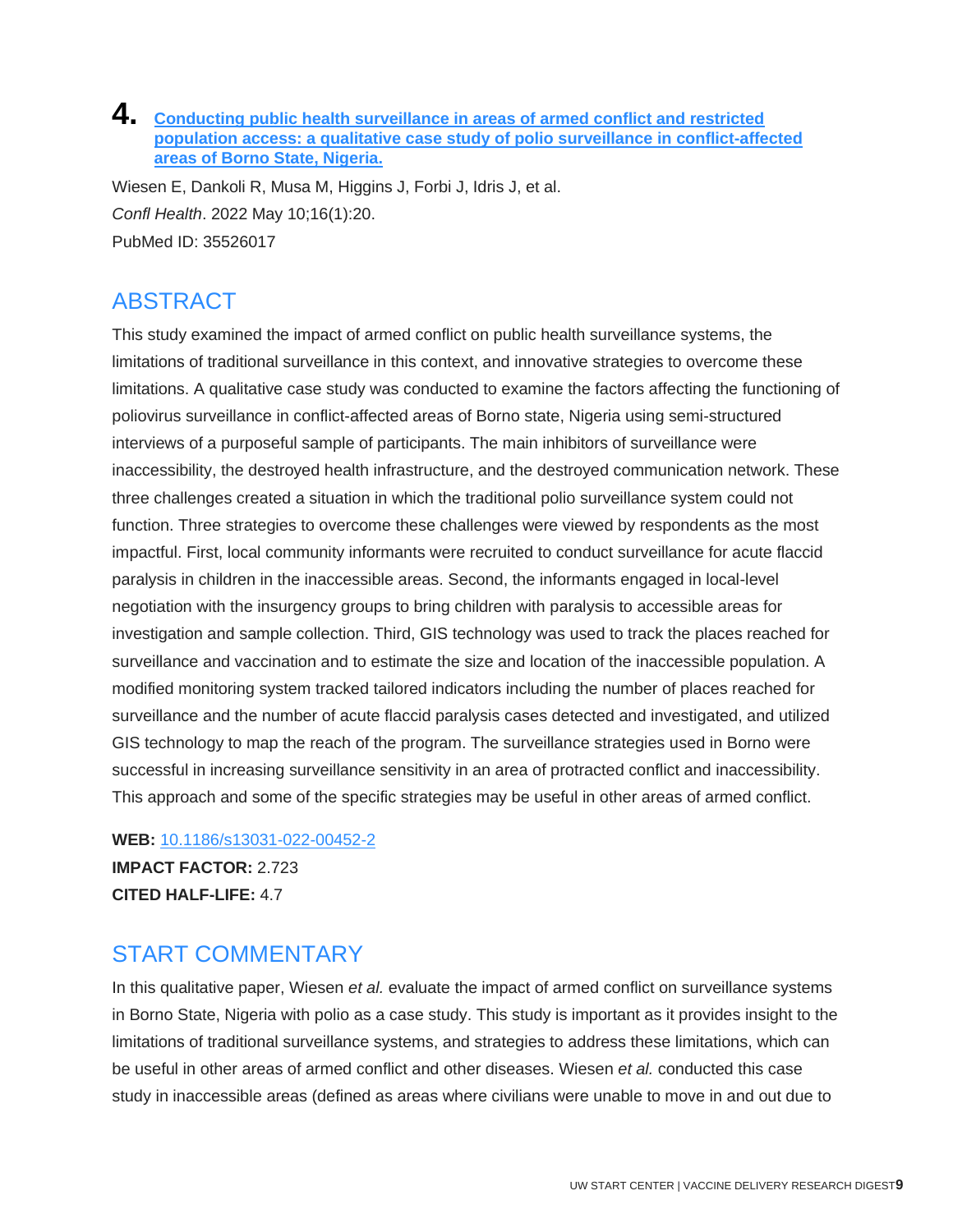the risk of attack by insurgents) of Borno State to understand challenges and strategies in severe conflict areas. One strength of this study is the description of the researcher's characteristics (i.e., background, experience with respondents), highlighting limitations (i.e., one researcher conducting the interviews) and strategies to strengthen the validity despite these limitations. Prior to data collection, a conceptual framework (*Figure 1*) was developed to summarize factors affecting acute flaccid paralysis (AFP) surveillance. This framework was revised during data analysis. The study conducted in-depth interviews with 16 staff members at community, state, and international levels (*Table* 2) and utilized 15 documents, including reports, news articles, and guidelines on polio eradication efforts and the conflict in Borno State (shown in *Table 1*) to obtain a range of perspectives. The coding system involved four categories: inhibitors; strategies; monitoring systems; and collaboration and information sharing.

<span id="page-10-0"></span>Overall, findings from document reviews and interviews were highly consistent (shown in *Table 4*). Inhibitors included inaccessibility and the destruction of health centers and communication, which affect ability to report cases. strategies to address the challenges included the use of local community informants (i.e., lay adults who resided or were able to enter inaccessible areas) to search and identify children with suspected AFP through observations or ask adults about paralyzed children in communities. Local level negotiation was used to evacuate AFP cases, which required specimen collection, case investigation, and clinical examination. Another strategy included using geographic information systems (GIS) technology to implement and monitoring surveillance. Satellite imagery provided information on the size and location of inaccessible settlements. Wiesen *et al.*  provide a set of recommendations to further improve surveillance performance in inaccessible areas of Borno State, and other areas of armed conflict.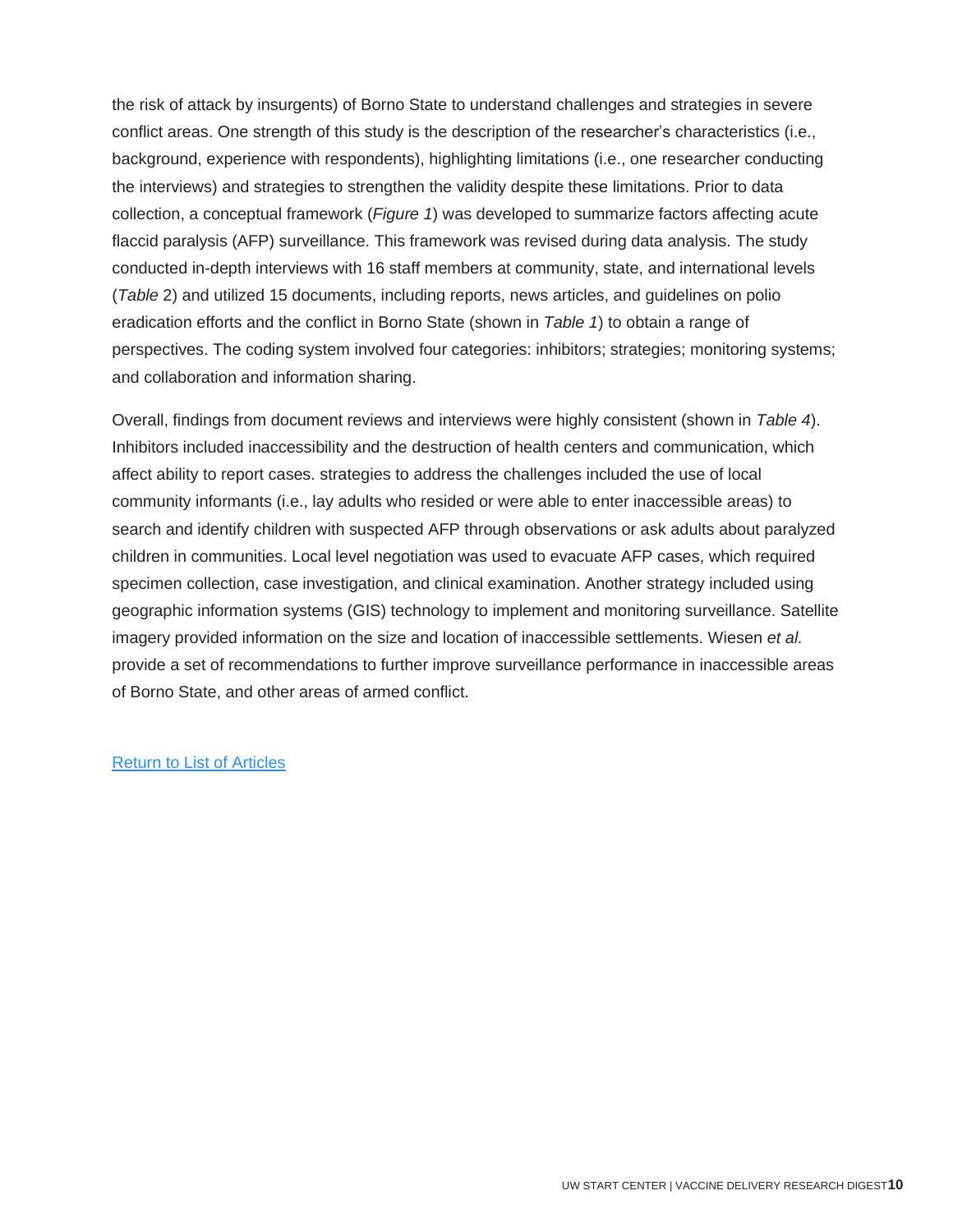#### **5. [It Takes Two to Tango: Combining Conventional Culture With Molecular Diagnostics](http://doi.org/10.3389/fmicb.2022.859736)  [Enhances Accuracy of Streptococcus pneumoniae Detection and Pneumococcal](http://doi.org/10.3389/fmicb.2022.859736)  [Serogroup/Serotype Determination in Carriage.](http://doi.org/10.3389/fmicb.2022.859736)**

Miellet W, van Veldhuizen J, Litt D, Mariman R, Wijmenga-Monsuur A, Badoux P, et al. *Front Microbiol*. 2022 May 07;13:859736. PubMed ID: 35509314

## ABSTRACT

**BACKGROUND:** The specificity of molecular methods for the detection of Streptococcus pneumoniae carriage is under debate. We propose a procedure for carriage surveillance and vaccine impact studies that increases the accuracy of molecular detection of live pneumococci in polymicrobial respiratory samples.

**METHODS:** Culture and qPCR methods were applied to detect pneumococcus and pneumococcal serotypes in 1,549 nasopharyngeal samples collected in the Netherlands ( $n = 972$ ) and England ( $n =$ 577) from 946 toddlers and 603 adults, and in paired oropharyngeal samples collected exclusively from 319 Dutch adults. Samples with no live pneumococci isolated at primary diagnostic culture yet generating signal specific for pneumococcus in qPCRs were re-examined with a second, qPCRguided culture. Optimal Cq cut-offs for positivity in qPCRs were determined via receiver operating characteristic (ROC) curve analysis using isolation of live pneumococci from the primary and qPCRguided cultures as reference.

**RESULTS:** Detection of pneumococcus and pneumococcal serotypes with qPCRs in cultured (culture-enriched) nasopharyngeal samples exhibited near-perfect agreement with conventional culture (Cohen's kappa: 0.95). Molecular methods displayed increased sensitivity of detection for multiple serotype carriage, and implementation of qPCR-guided culturing significantly increased the proportion of nasopharyngeal and oropharyngeal samples from which live pneumococcus was recovered (p < 0.0001). For paired nasopharyngeal and oropharyngeal samples from adults none of the methods applied to a single sample type exhibited good agreement with results for primary and qPCR-guided nasopharyngeal and oropharyngeal cultures combined (Cohens kappa; 0.13-0.55). However, molecular detection of pneumococcus displayed increased sensitivity with culture-enriched oropharyngeal samples when compared with either nasopharyngeal or oropharyngeal primary cultures ( $p < 0.05$ ).

**CONCLUSION:** The accuracy of pneumococcal carriage surveillance can be greatly improved by complementing conventional culture with qPCR and vice versa, by using results of conventional and qPCR-guided cultures to interpret qPCR data. The specificity of molecular methods for the detection of live pneumococci can be enhanced by incorporating statistical procedures based on ROC curve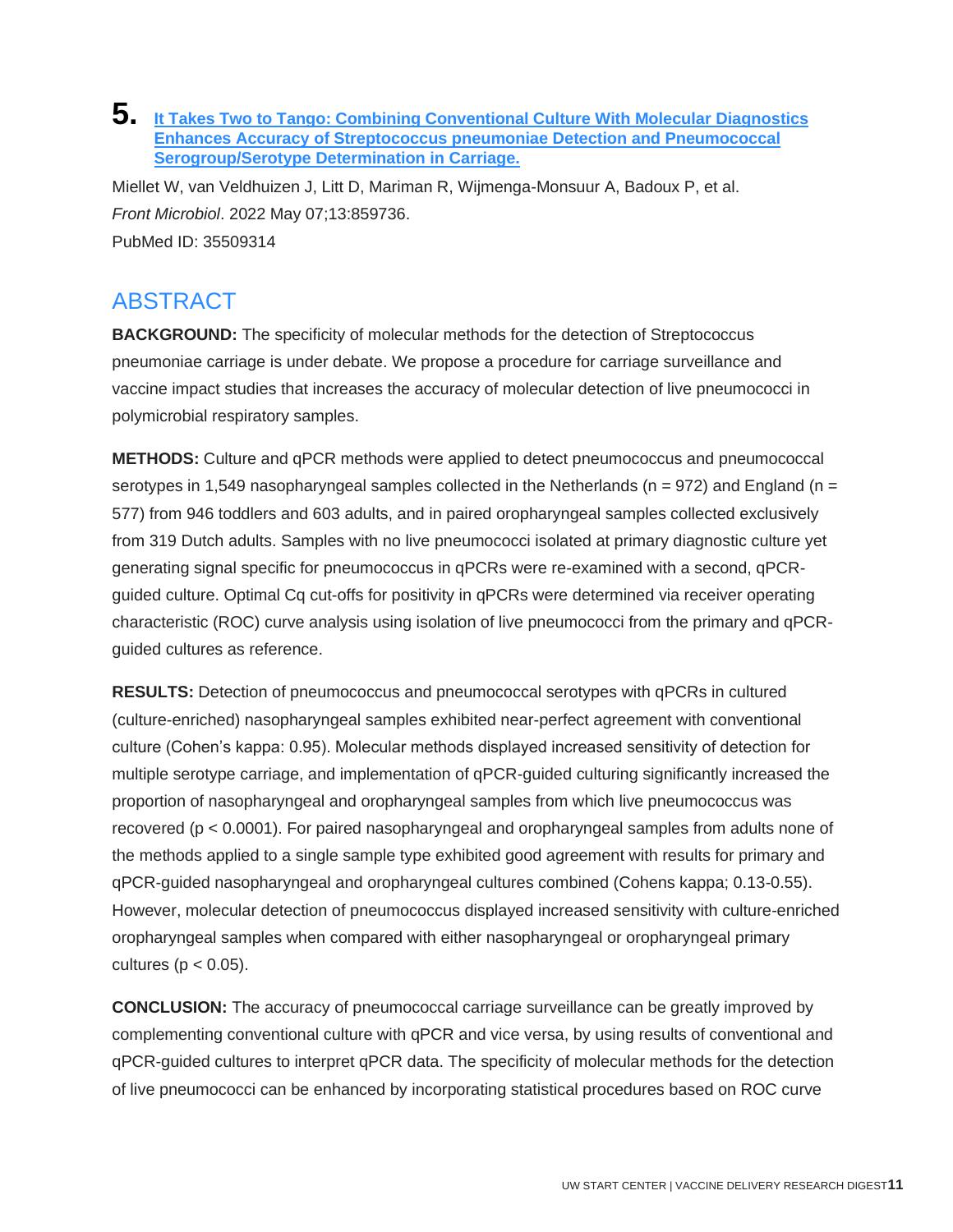analysis. The procedure we propose for future carriage surveillance and vaccine impact studies improves detection of pneumococcal carriage in adults in particular and enhances the specificity of serotype carriage detection.

**WEB:** [10.3389/fmicb.2022.859736](http://doi.org/10.3389/fmicb.2022.859736) **IMPACT FACTOR:** 5.640 **CITED HALF-LIFE:** 3.5

#### START COMMENTARY

In this study, Miellet *et al.* propose a procedure to increase the accuracy of molecular detection of life pneumococci in polymicrobial respiratory samples. This study is important as it can improve the detection of pneumococcal carriage and the specificity of serotype carriage detection, which can be potentially useful for surveillance and research efforts. Miellet *et al.* describe a protocol for combining conventional culturing and pneumococcus-specific quantitative PCR (qPCR) called 'two-to-tango'. Statistical procedures are utilized to interpret results and enhance specificity of the methods. Samples were obtained as part of two cross-sectional prospective observational studies in the Netherlands and in England. *Table 1* presents the methodological differences between *Streptococcus pneumoniae* carriage studies conducted in the two countries.

<span id="page-12-0"></span>*Figure 1* presents the steps of the new protocol applied to detected S. *pneumoniae* and pneumococcal serotypes in 1,549 nasopharyngeal samples from 946 children and 603 adults. Without the additional qPCR component, live *S. pneumoniae* was detected in 29% of primary cultures of nasopharyngeal swabs. When conducting qPCRs on samples, 38% of samples were positive for S. *pneumoniae.* There were statistically significant differences in the fraction of positive samples among the minimally processed compared with the culture-enriched swabs (36% vs. 31%, p <0.0001). Additional results including the optimal qPCR cycle threshold and corresponding parameters is presented in *Table 2.* The accuracy of *S. pneumoniae* detected in children and in adults are presented in *Table 3* and *Table 4,* respectively. A strength of this study is that Miellet *et al.*  evaluated the reproducibility of the molecular methods and agreement in laboratory results between the two sites (*Supplementary Table 6 and 7*) and found near-perfect agreement for all results. The authors demonstrate that this combination of methods may be superior to traditional methods.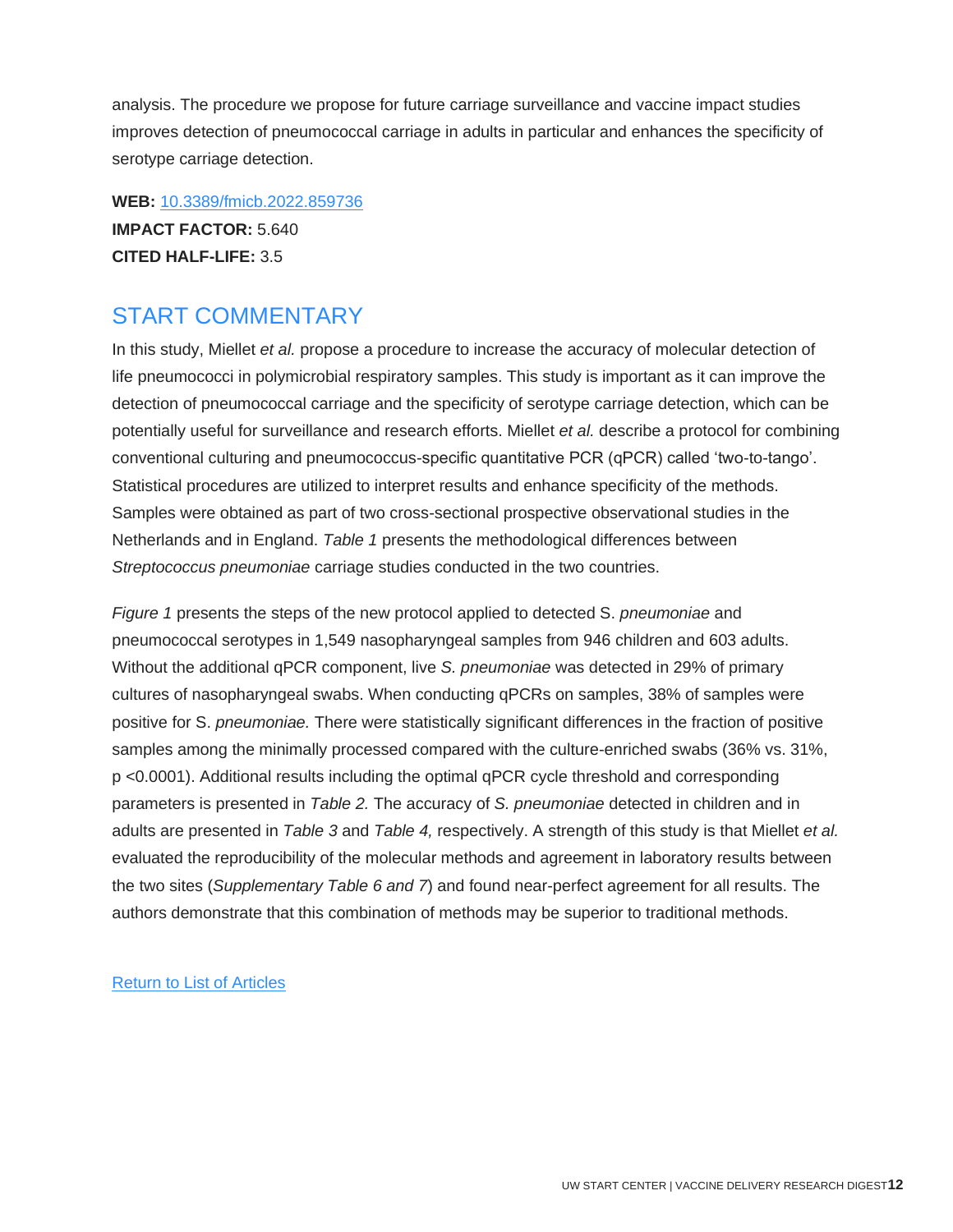#### **6. [Public Health Actions to Control Measles Among Afghan Evacuees During Operation](http://doi.org/10.15585/mmwr.mm7117a2)  Allies Welcome - [United States, September-November 2021.](http://doi.org/10.15585/mmwr.mm7117a2)**

Masters N, Mathis A, Leung J, Raines K, Clemmons N, Miele K, et al. *MMWR Morb Mortal Wkly Rep*. 2022 May 02;71(17):592-596. PubMed ID: 35482557

## ABSTRACT

On August 29, 2021, the United States government oversaw the emergent establishment of Operation Allies Welcome (OAW), led by the U.S. Department of Homeland Security (DHS) and implemented by the U.S. Department of Defense (DoD) and U.S. Department of State (DoS), to safely resettle U.S. citizens and Afghan nationals from Afghanistan to the United States. Evacuees were temporarily housed at several overseas locations in Europe and Asia\* before being transported via military and charter flights through two U.S. international airports, and onward to eight U.S. military bases with hotel A used for isolation and quarantine of persons with or exposed to certain infectious diseases. On August 30, CDC issued an Epi-X notice encouraging public health officials to maintain vigilance for measles among Afghan evacuees because of an ongoing measles outbreak in Afghanistan (25,988 clinical cases reported nationwide during January-November 2021) (1) and low routine measles vaccination coverage (66% and 43% for the first and second doses, respectively, in 2020) (2).

**WEB:** [10.15585/mmwr.mm7117a2](http://doi.org/10.15585/mmwr.mm7117a2) **IMPACT FACTOR:** 13.606 **CITED HALF-LIFE:** 4.4

## START COMMENTARY

In this article, Masters *et al.* describe the public health actions taken to control measles among Afghan evacuees as part of Operation Allies Welcome (OAW). This study is important as it provides a real-world example of controlling an outbreak in an emergency situation. The U.S. government began to evacuate and resettled U.S. citizens and Afghan nationals to the U.S. in August 2021. It was not possible to administer routine, predeparture vaccinations given the urgency of the situation. As such, vaccines including Measles, Mumps, and Rubella (MMR) would have to be provided after arrival to the U.S. This was difficult since Afghanistan had an ongoing national measles outbreak (i.e., 25,988 clinical cases from January to November 2021), making it possible that those being evacuated would have been exposed or infected. Further, in recent years, the U.S. has experienced a spike in measles cases. *Box* shows a timeline of events associated with the measles cases detected among Afghan evacuees during OAW. Some key dates are: August 17, when flights with evacuees began arriving, September  $2<sup>nd</sup>$  when the rash appeared for the earliest measles case in a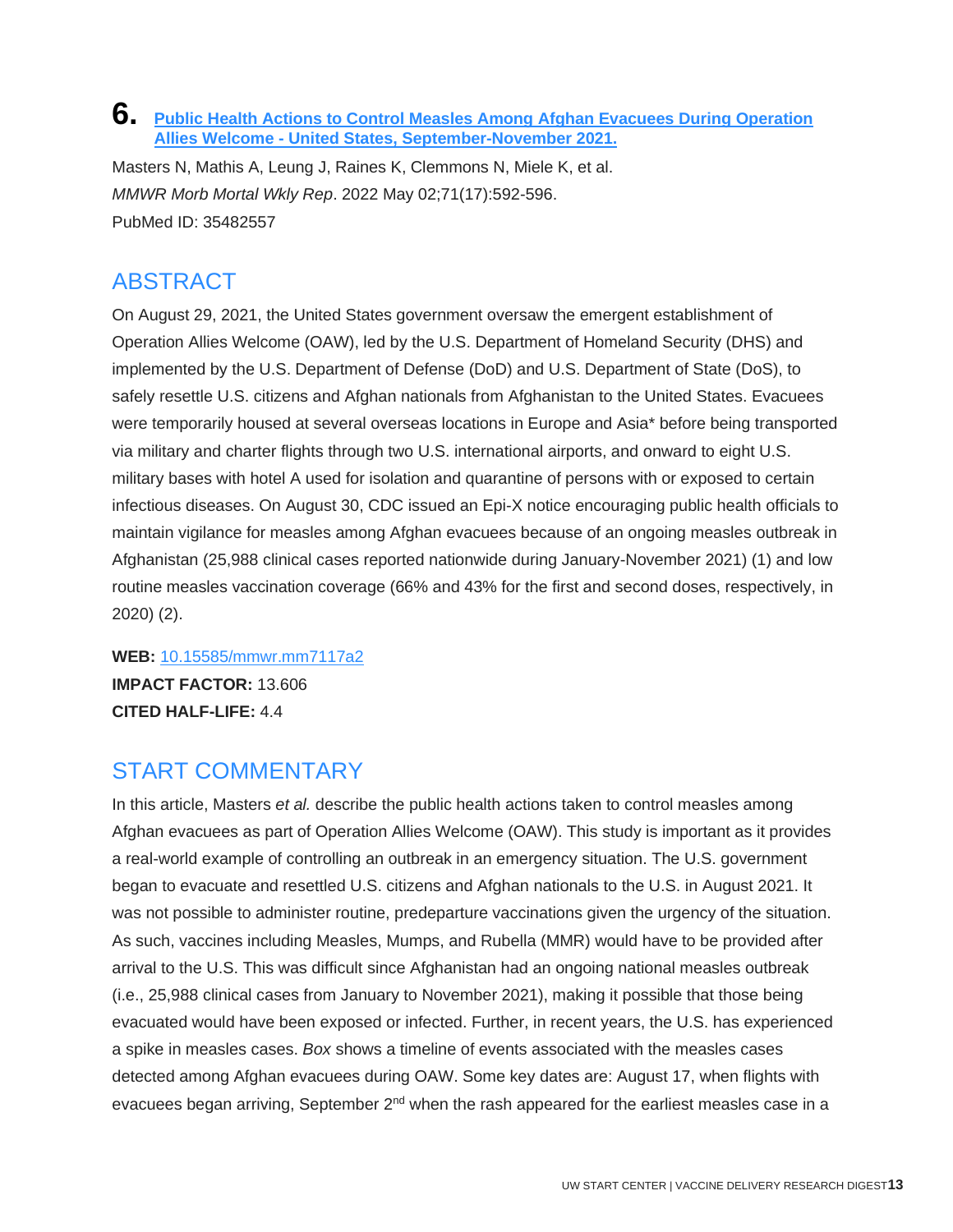hotel in Virginia, and September 14 when the CDC recommended to pause evacuation flights and initiate mass MMR and varicella vaccination campaigns and a 21 day quarantine.

<span id="page-14-0"></span>In total, 47 measles cases were reported among 72,399 evacuees with an estimated attack rate of 0.065 in the U.S. military bases and hotel. The median age was 1 year (range: 0-26 years). All reported cases were either not vaccinated or had an unknown vaccination status. In addition to measles, sites also reported 57 varicella cases, 14 mumps cases, and one rubella case. As aforementioned, the CDC recommended pausing flights on September 14 and conducting mass MMR for all eligible evacuees that were ≥6 months and, and varicella vaccination for all eligible evacuees that were ≥12 months. They also recommended a quarantine for 21 days post vaccine. By September 24, 91% of eligible evacuees at the domestic bases and hotels had been vaccinated with the MMR vaccine. Flights resumed on October  $5<sup>th</sup>$ , and there was no need for isolation of cases or quarantine of exposed contacts given the high rate of vaccine coverage. Overall, this case highlights the effectiveness of mass vaccination campaigns in minimizing transmission in such cases, which should be considered if/when similar situations arrive.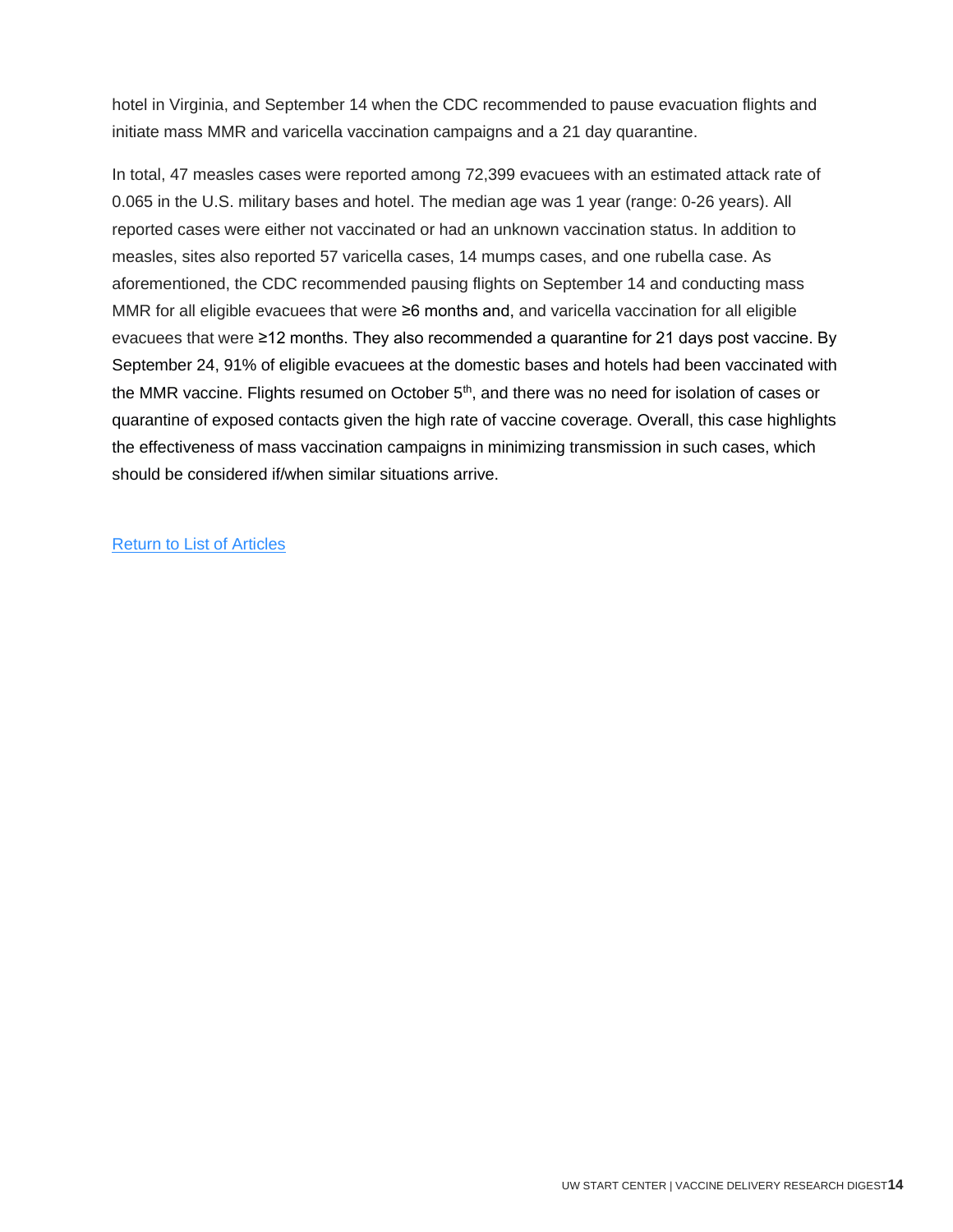**7. [Factors Affecting Human Papillomavirus Vaccination in Men: Systematic Review.](http://doi.org/10.2196/34070)** Shin H, Jeon S, Cho I, Park H. *JMIR Public Health Surveill*. 2022 Apr 28;8(4):e34070. PubMed ID: 35471242

#### ABSTRACT

**BACKGROUND:** Despite the high risks associated with human papillomavirus (HPV), the HPV vaccination rate of men is far lower than women. Most previous review studies have focused on female vaccination and related affecting factors. However, previous studies have reported that the factors affecting HPV vaccination differ by gender.

**OBJECTIVE:** The aim of this review was to identify the factors affecting HPV vaccine initiation in men through a systematic review approach.

**METHODS:** A literature review was conducted across 3 central electronic databases for relevant articles. A total of 30 articles published between 2013 and 2019 met the inclusion criteria and were reviewed in this study.

**RESULTS:** In total, 50 factors affecting HPV vaccination in men were identified, including 13 sociodemographic factors and social structure factors, 12 belief-related variables, 4 family factors, 4 community factors, 14 variables related to needs, and 3 environmental factors.

**CONCLUSIONS:** To increase HPV vaccination rates in men, strategies targeting young males and their families should consider frequent visits to or contact with health care providers so that health care professionals can provide recommendations for HPV vaccination.

**WEB:** [10.2196/34070](http://doi.org/10.2196/34070) **IMPACT FACTOR:** 4.112 **CITED HALF-LIFE:** 1.5

## START COMMENTARY

In this systematic review, Shin *et al.* identify factors affecting Human Papillomavirus Vaccination (HPV) vaccine initiation in men. This study is important as it summarizes the literature on factors relating to HPV vaccine uptake, an area which is less well-understood among men than women. Understanding the factors affecting HPV vaccine hesitation can aide in establishing public health policies. This study utilized the Behavioral Model of Health Service Use (BMHSU) framework to organize factors influencing men's use of HPV vaccination services. Studies were eligible for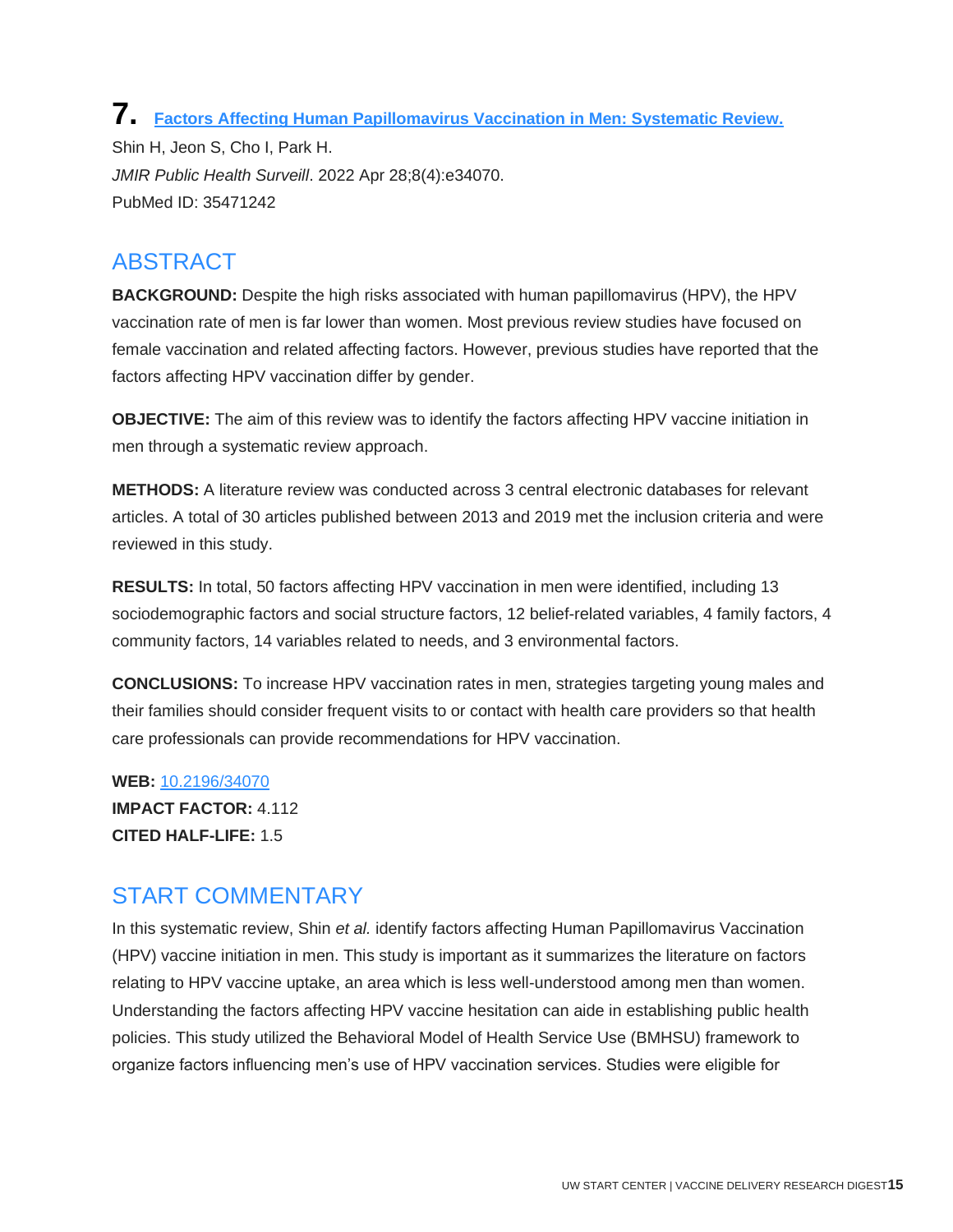inclusion if they involved heterosexual male participants; included HPV vaccine initiation outcomes; reported factors/predictors associated with HPV vaccination; and were peer-reviewed.

<span id="page-16-0"></span>A total of 30 studies were included in the review (*Figure 1*). Details about each study are included in *Table 1.* Nearly all studies (29) were conducted in the US and participants included boys and men aged 9 to 34 years. The limited geographic scope is a limitation of this work along with the exclusion of men who have sex with men. A strength of this study is the reporting of quality scores, which ranged from 2 to 5 (*Table 1* and *Multimedia Appendix 2*). Shin *et al.* identified 50 factors into two components of the framework (47 population characteristics and 3 environmental factors) which are presented in *Textbox 1* and *Table 2.* Some examples include predisposing factors such as sociodemographic and social structure factors (e.g., race/ethnicity, age, education) and beliefs (e.g., parental awareness, awareness of HPV/HPV vaccine); enabling factors such as family (i.e., income, insurance type), community (i.e., region, medical accessibility), and perceived need (i.e., time from last check up, sexual behavior) and evaluated need (i.e., mother's abnormal pap smear result). Environmental factors were all related to the healthcare system and included healthcare provider's recommendations for the vaccine, year that vaccinations were performed, and facility type. Overall, Shin *et al.* concluded that there are many factors identified as being associated with HPV vaccination (e.g., age 10-20), these are often only assessed by single studies, limiting generalizability. However, across studies, healthcare providers recommendations, frequent contact with healthcare providers, and parental awareness of HPV seem to be associated with HPV vaccination in men.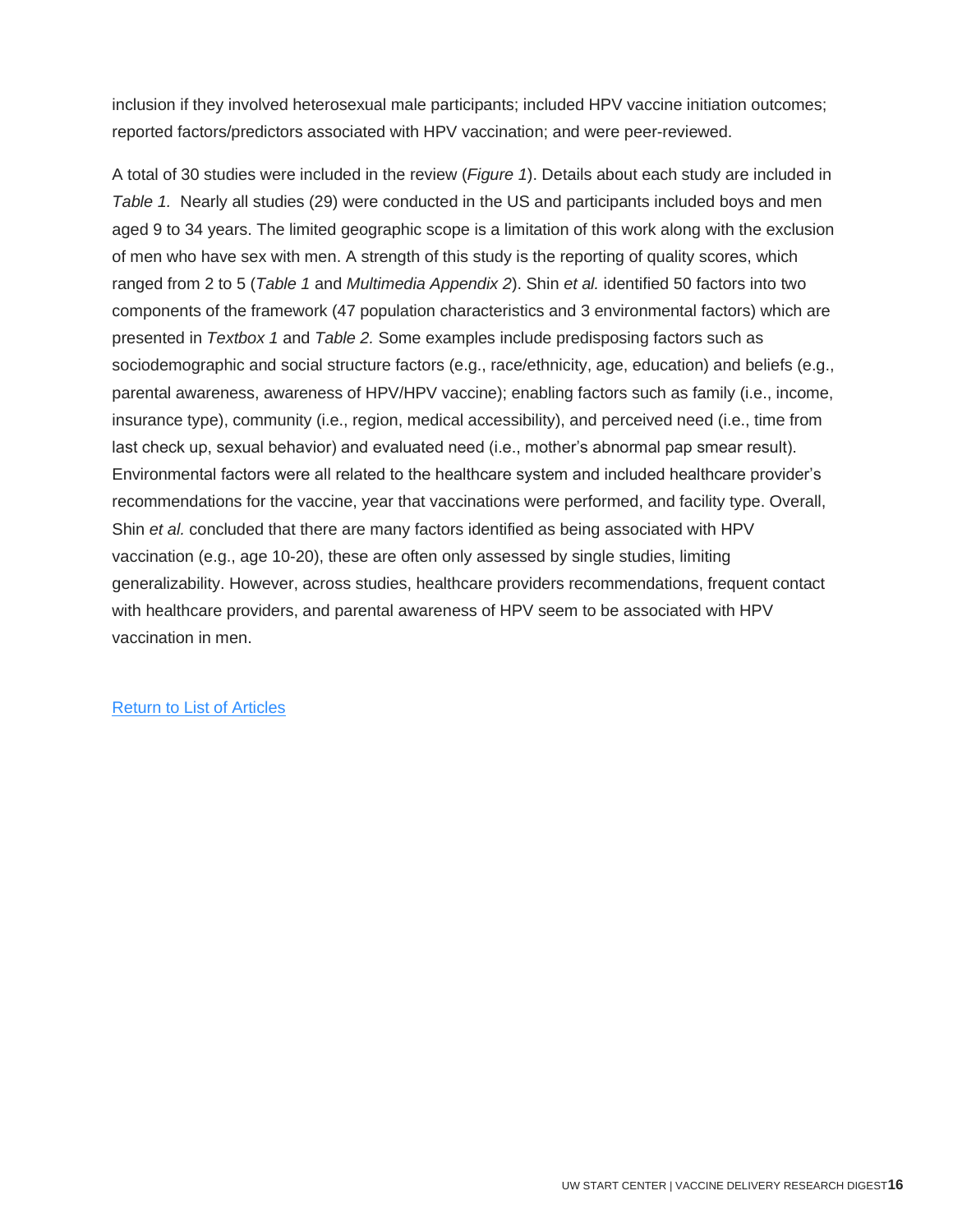#### **8. [Health effects of utilising hospital contacts to provide measles vaccination to children](http://doi.org/10.1186/s13063-022-06291-z)  9-59 [months-a randomised controlled trial in Guinea-Bissau.](http://doi.org/10.1186/s13063-022-06291-z)**

Fisker A, Martins J, Jensen A, Martins C, Aaby P, Thysen S. *Trials*. 2022 Apr 26;23(1):349. PubMed ID: 35461287

## ABSTRACT

**BACKGROUND:** Measles vaccination coverage in Guinea-Bissau is low; fewer than 80% of children are currently measles vaccinated before 12 months of age. The low coverage hampers control of measles. Furthermore, accumulating evidence indicates that measles vaccine has beneficial nonspecific effects, strengthening the resistance towards other infections. Thus, even if children are not exposed to measles virus, measles-unvaccinated children may be worse off. To increase vaccination coverage, WHO recommends that contacts with the health system for mild illness are utilised to vaccinate. Currently, in Guinea-Bissau, curative health system contacts are not utilised.

**METHODS:** Bandim Health Project registers out-patient consultations and admissions at the paediatric ward of the National Hospital in Guinea-Bissau. Measles-unvaccinated children aged 9-59 months consulting for milder illness or being discharged from the paediatric ward will be invited to participate in a randomised trial. Among 5400 children, randomised 1:1 to receive standard measles vaccine or a saline placebo, we will test the hypothesis that providing a measles vaccine at discharge lowers the risk of admission/mortality (composite outcome) during the subsequent 6 months by 25%. All enrolled children are followed through the Bandim Health Project registration system and through telephone follow-up. The first 1000 enrolled children are furthermore followed through interviews on days 2, 4, 7 and 14 after enrolment.

**DISCUSSION:** Utilising missed vaccination opportunities can increase vaccination coverage and may improve child health. However, without further evidence for the safety and potential benefits of measles vaccination, these curative contacts are unlikely to be used for vaccination in Guinea-Bissau.

**CLINICALTRIALS:** gov NCT04220671 . Registered on 5 January 2020.

**WEB:** [10.1186/s13063-022-06291-z](http://doi.org/10.1186/s13063-022-06291-z) **IMPACT FACTOR:** 2.462 **CITED HALF-LIFE:** 6.6

## START COMMENTARY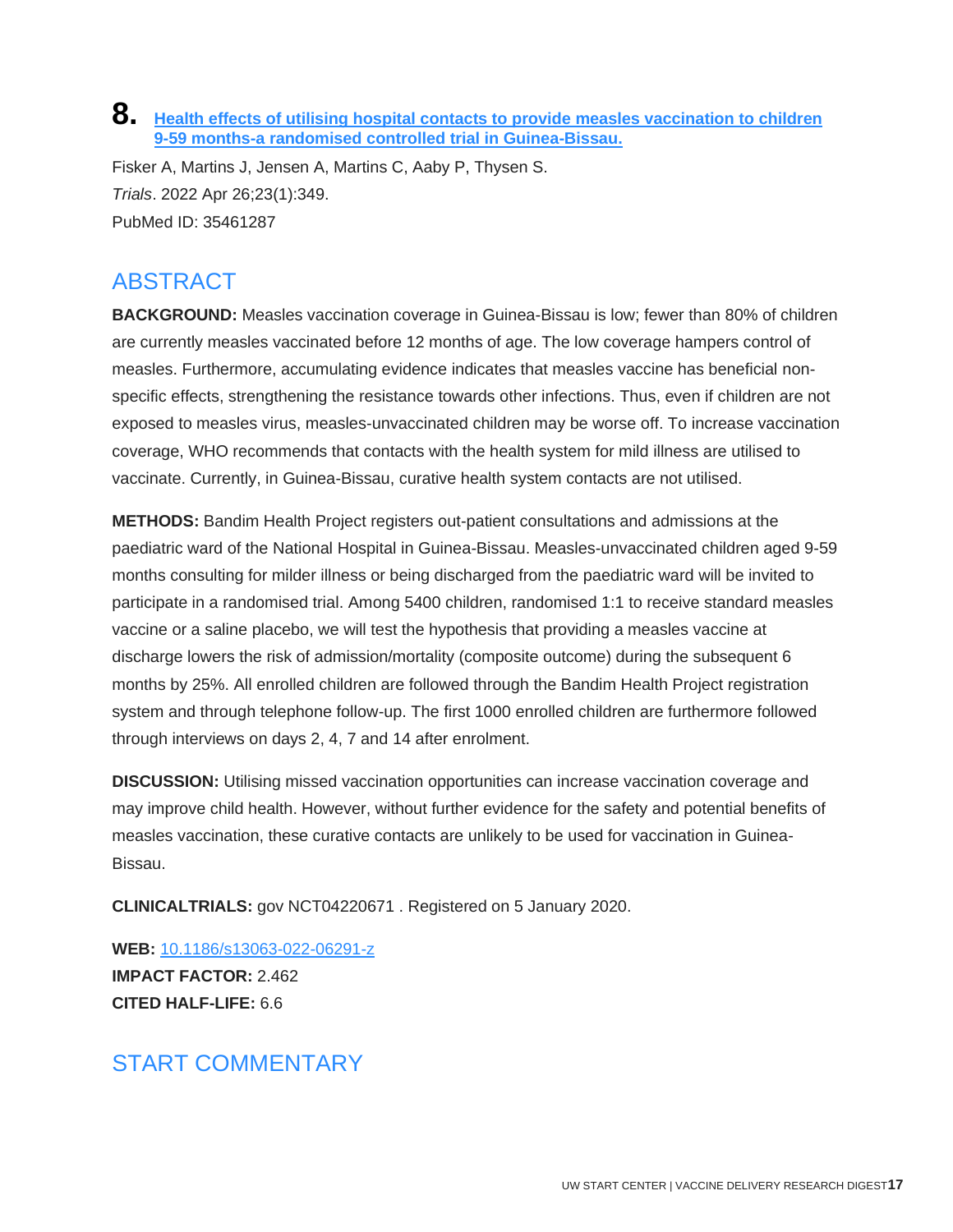<span id="page-18-0"></span>In this protocol of a randomized controlled trial, Fisker *et al.* plan to test the impact of providing measles vaccines (MV) at hospital contact (discharge or outpatient consultation) on hospital admission and/or death (composite outcome) by 25% during the subsequent 6 months. This article is important as low MV coverage is a threat to disease control efforts in Guinea-Bissau and elsewhere and providing missed doses at healthcare contacts could be a way to address this low coverage. The results of this study will be critical for informing the standard-of-care in Guinea-Bissau and other similar contexts. Participants will include measles-unvaccinated children aged 9-59 months that were in contact with the health system in Bissau, Guinea-Bissau. Participants will be randomized to receive either MV or placebo (saline) at this time of discharge and followed through telephone interviews at 3, 6, and 12 months and through passive case detection at the Hospital National Simao Mendes. The primary composite outcome is death/hospital admission; secondary outcomes include non-accidental mortality within 6 and 2 months, non-accidental hospital admission with an overnight stay within 6 months of enrolment, cause-specific mortality and/or hospital admissions, adverse events, and cost-effectiveness of providing MV at a hospital contact.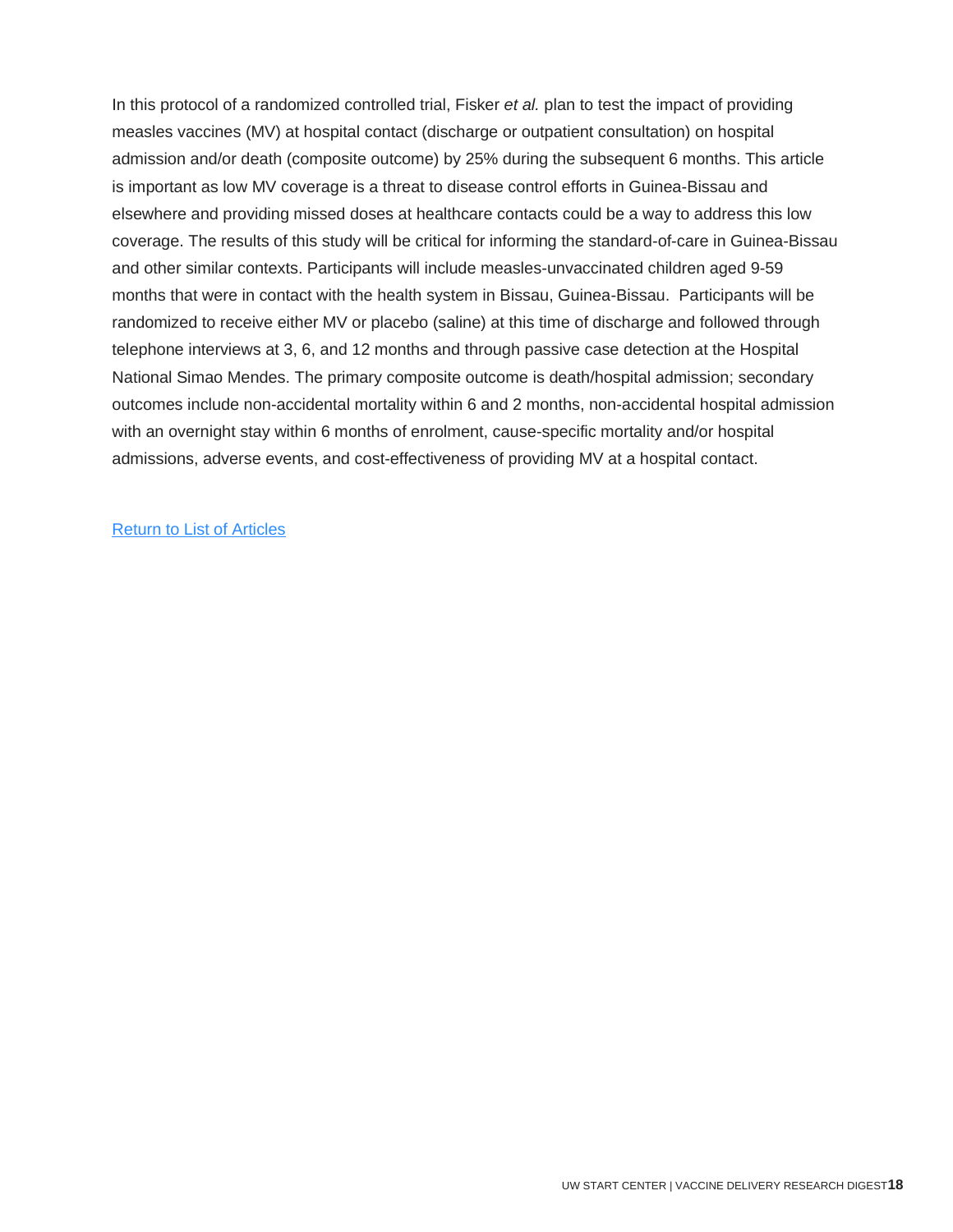#### **9. [Estimating the effect of vaccination on antimicrobial-resistant typhoid fever in 73](http://doi.org/10.1016/S1473-3099(21)00627-7)  [countries supported by Gavi: a mathematical modelling study.](http://doi.org/10.1016/S1473-3099(21)00627-7)**

Birger R, Antill n M, Bilcke J, Dolecek C, Dougan G, Pollard A, et al. *Lancet Infect Dis*. 2022 May 06;22(5):679-691. PubMed ID: 3512367335123674

## ABSTRACT

**BACKGROUND:** Multidrug resistance and fluoroquinolone non-susceptibility (FQNS) are major concerns for the epidemiology and treatment of typhoid fever. The 2018 prequalification of the first typhoid conjugate vaccine (TCV) by WHO provides an opportunity to limit the transmission and burden of antimicrobial-resistant typhoid fever.

**METHODS:** We combined output from mathematical models of typhoid transmission with estimates of antimicrobial resistance from meta-analyses to predict the burden of antimicrobial-resistant typhoid fever across 73 lower-income countries eligible for support from Gavi, the Vaccine Alliance. We considered FQNS and multidrug resistance separately. The effect of vaccination was predicted on the basis of forecasts of vaccine coverage. We explored how the potential effect of vaccination on the prevalence of antimicrobial resistance varied depending on key model parameters.

**FINDINGS:** The introduction of routine immunisation with TCV at age 9 months with a catch-up campaign up to age 15 years was predicted to avert 46-74% of all typhoid fever cases in 73 countries eligible for Gavi support. Vaccination was predicted to reduce the relative prevalence of antimicrobial-resistant typhoid fever by 16% (95% prediction interval [PI] 0-49). TCV introduction with a catch-up campaign was predicted to avert 42 5 million (95% PI 24 8-62 8 million) cases and 506,000 (95% PI 187,000-1 9 million) deaths caused by FQNS typhoid fever, and 21 2 million (95% PI 16 4-26 5 million) cases and 342,000 (95% PI 135,000-1 5 million) deaths from multidrugresistant typhoid fever over 10 years following introduction.

**INTERPRETATION:** Our results indicate the benefits of prioritising TCV introduction for countries with a high avertable burden of antimicrobial-resistant typhoid fever.

**FUNDING:** The Bill & Melinda Gates Foundation.

**WEB:** [10.1016/S1473-3099\(21\)00627-7](http://doi.org/10.1016/S1473-3099(21)00627-7) **IMPACT FACTOR:** 24.446 **CITED HALF-LIFE:** 4.7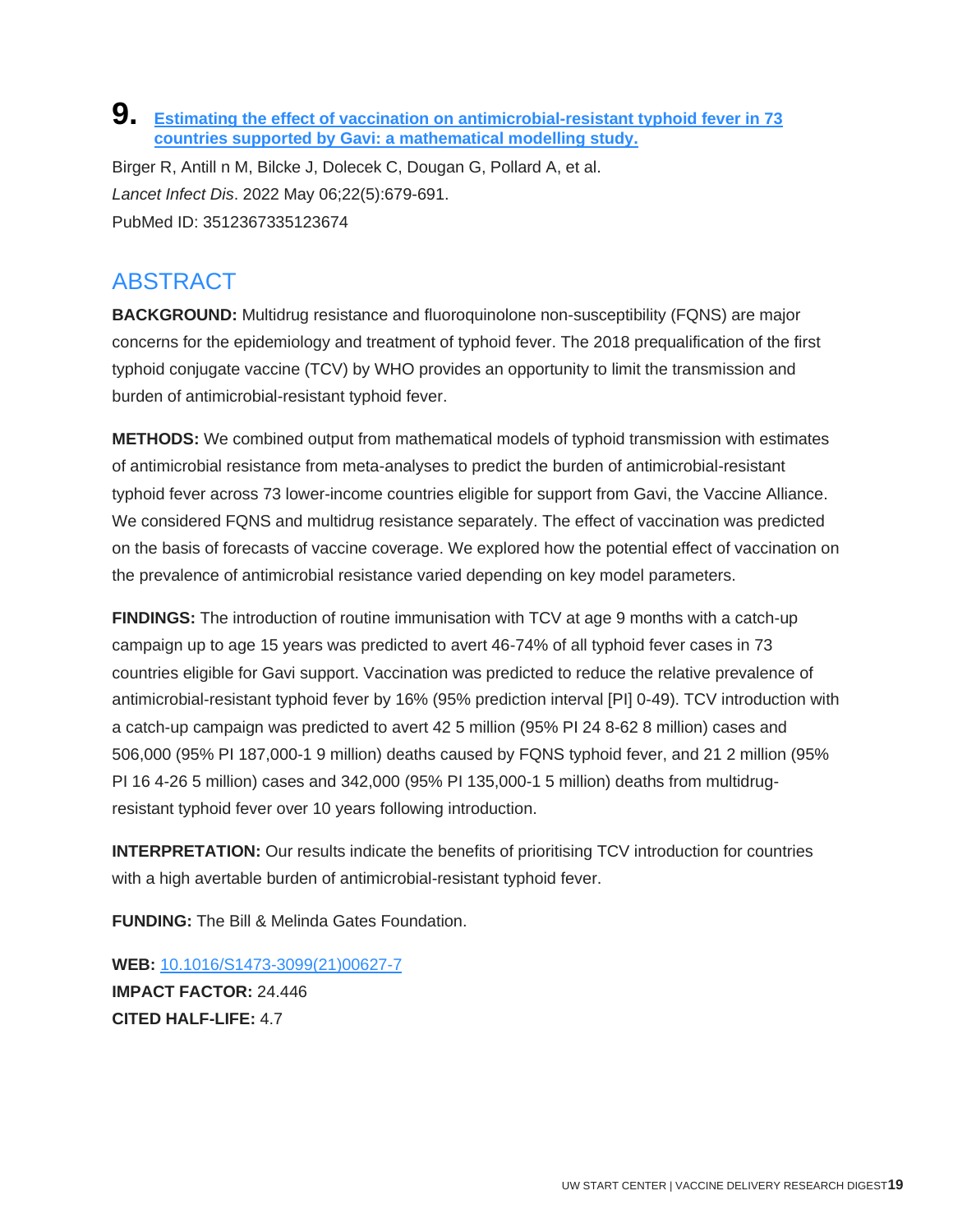## START COMMENTARY

In this modelling study, Birger *et al.* project the burden of antimicrobial resistance typhoid fever across 73 lower income countries eligible for support from Gavi. This study is important as typhoid fever and antimicrobial-resistant typhoid fever pose a substantial risk to people living in LMICs, and it is important to quantify the impact of typhoid conjugate vaccine (TCV) introduction. Birger *et al.*  assess the effect of vaccination on total (including resistance) typhoid fever, proportion of cases with fluoroquinolone nonsusceptibility and multidrug resistance, and proportion of cases that are drug resistant. These input parameters, values, and sources are presented in *Table 1.* 

<span id="page-20-0"></span>Across 73 countries, routine TCV with a catch-up campaign for >15-year-olds was predicted to avert nearly 66.7 million cases of typhoid fever over 10 years (95% PI 48.1-88.3 million), i.e., reductions of 46-74%). *Table 2* presents the number of typhoid cases, deaths, and DALYs averted over 10 years following the introduction of TCV plus a catch-up campaign by country. The authors also considered age structure and drug-resistance for simulations and found a mean reduction in the relative proportion of resistance (16.1%; 95% PI 0-49). The same scenario (routine TCV with a catch-up campaign) was predicted to avert 42.5 million cases of typhoid fever with FQNS (95% PI 24-62.9 million) and 21.2 million with multi-drug resistance over 10 years. Overall 2/3 of cases, deaths, and DALYs associated with FQNS, and multi-drug resistance typhoid could be averted with TCV introduction. This study provides evidence on how TCV may reduce the burden of typhoid fever, FQNS, and multi-drug resistance in settings where it is needed most, indicating the importance of timely and urgent TCV campaigns in Gavi-eligible countries.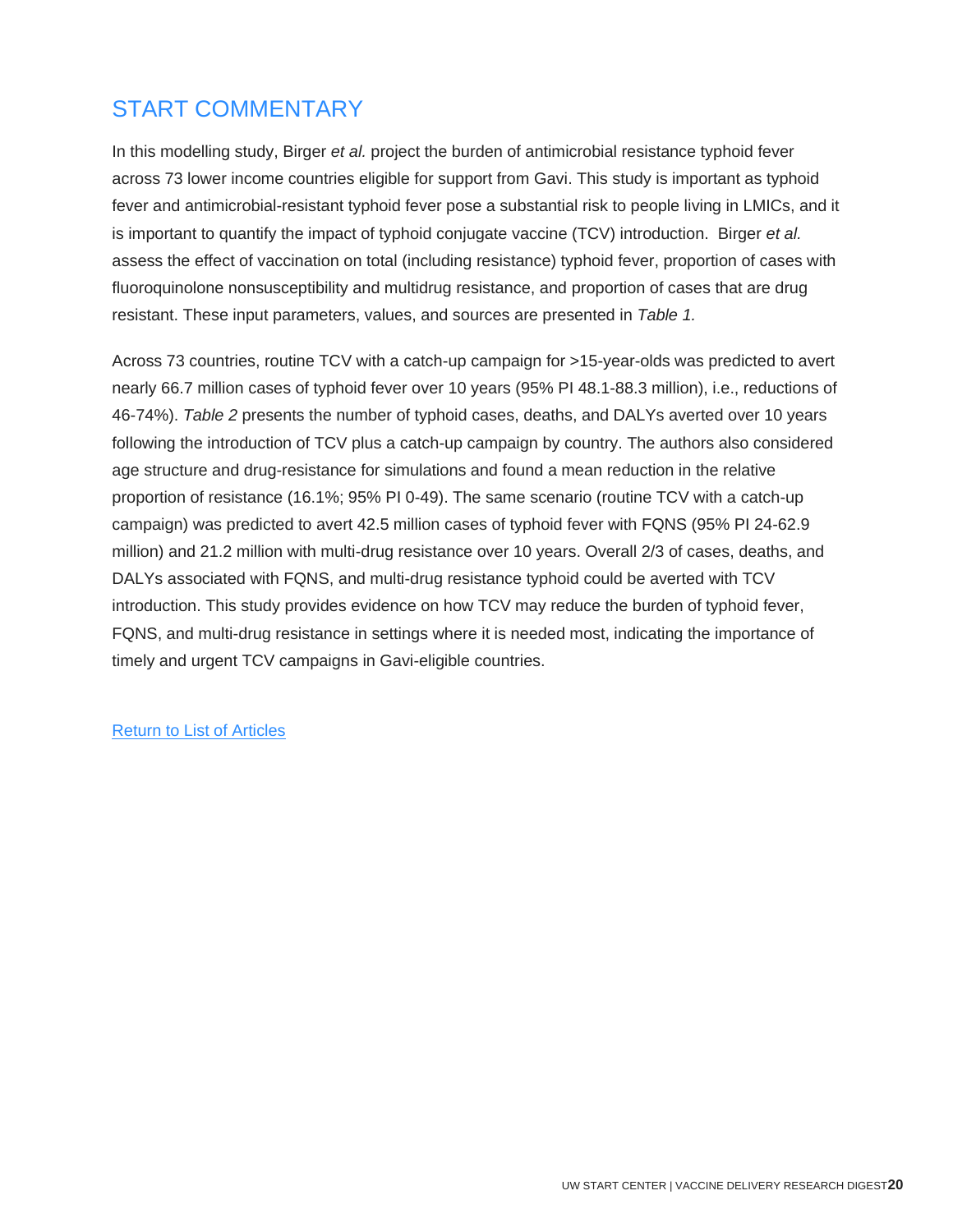#### **10. [Herd Immunity Effects in Cost-Effectiveness Analyses among Low-](http://doi.org/10.1007/s40258-021-00711-y) and Middle-[Income Countries.](http://doi.org/10.1007/s40258-021-00711-y)**

Ma S, Lavelle T, Ollendorf D, Lin P. *Appl Health Econ Health Policy*. 2022 Apr 22;20(3):395-404. PubMed ID: 35001292

## ABSTRACT

**BACKGROUND:** Herd immunity (HI) is a key benefit of vaccination programs, but the effects are not routinely included in cost-effectiveness analyses (CEAs).

**OBJECTIVE:** This study investigated how the inclusion of HI in CEAs may influence the reported value of immunizations in low- and middle-income countries (LMICs) and illustrated the implications for COVID-19 immunization.

**METHODS:** We reviewed immunization CEAs published from 2000 to 2018 focusing on LMICs using data from the Tufts Medical Center CEA Registries. We investigated the proportion of studies that included HI, the methods used, and the incremental cost-effectiveness ratios (ICERs) reported. When possible, we evaluated how ICERs would change with and without HI.

**RESULTS:** Among the 243 immunization CEAs meeting inclusion criteria, 44 studies (18%) included HI. Of those studies, 11 (25%) used dynamic transmission models, whereas the remainder used static models. Sixteen studies allowed for ICER calculations with and without HI ( $n = 48$  ratios). The inclusion of HI always resulted in more favorable ratios. In 20 cases (42%), adding HI decreased the ICERs enough to cross at least one or more common cost-effectiveness benchmarks for LMICs. Among pneumococcal vaccination studies, including HI in the analyses decreased seven of 24 ICERs enough to cross at least one cost-effectiveness benchmark.

**CONCLUSION:** The full value of immunization may be underestimated without considering a scenario in which HI is achieved. Given the evidence in pneumococcal CEAs, COVID-19 vaccine value assessments should aim to show ICERs with and without HI to inform decision-making in LMICs.

**WEB:** [10.1007/s40258-021-00711-y](http://doi.org/10.1007/s40258-021-00711-y) **IMPACT FACTOR: CITED HALF-LIFE:**

## START COMMENTARY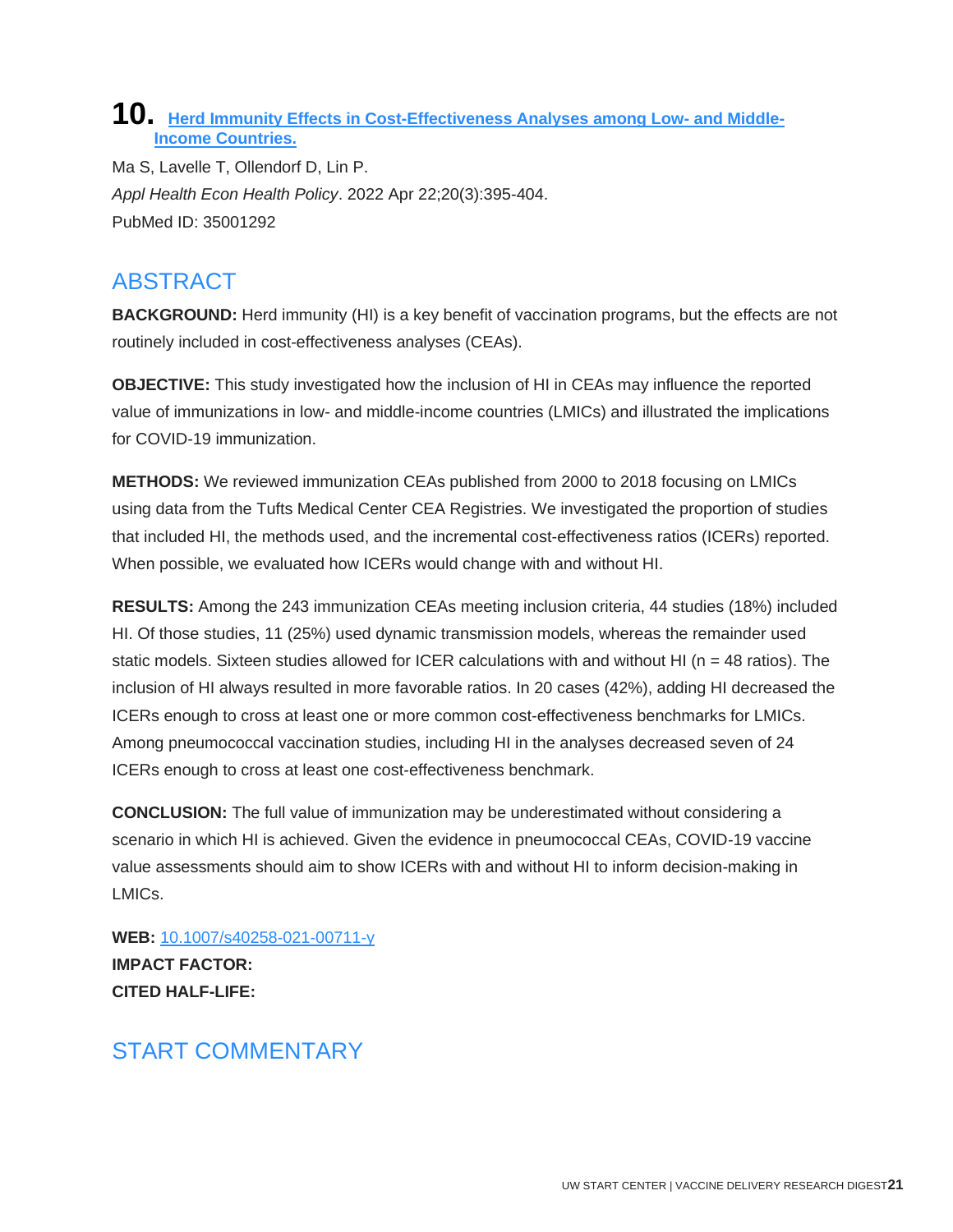Ma *et al.* investigate how the inclusion of herd immunity (HI) in cost-effectiveness analyses (CEA) influences the reported value of immunization in low- and middle-income countries (LMICs) and illustrate the implications for COVID-19 immunization. Studies were eligible for inclusion if they were published between 1996 to 2020, included in either the Tufts Medical Center CEA Registry or Tufts Medical Center Global Health CEA Registry, written in English, and included outcomes of cost per quality adjusted year (QALY) or cost per disability-adjusted life year (DALYs). In total, 170 studies from the Global Health CEA registry were included and 73 studies from the CEA registry were included.

In total, 44 vaccine CEAs (18% of the 243 studies) included herd immunity effects (details provided in *Table 1*). Of these, 11 (25%) used dynamic models while the remainder used static models. In the static models (33), herd immunity was estimated in a variety of ways – by adding a fixed percentage improvement, altering model inputs, or applying a multiplier to vaccine efficacy (details provided in *Table 2*). In these papers, the effect of herd immunity could be disentangled, allowing Ma *et al.* to recalculate and compare each incremental cost-effectiveness ratio (ICER). Ma *et al.* found that including herd immunity made all ICERs more favorable, and in more than half (20 of 48 ratio pairs), the ICER decreased enough to cross at least one common cost-effectiveness benchmark. Overall, the authors conclude that although the minority of studies (less than one-fifth) include herd immunity, those that did demonstrated more favorable cost-effectiveness ratios with ICER reductions from 28- 61% (shown in *Table 3*). This underscores the importance of including herd immunity, which WHO recommends for CEAs conducted in LMICs.